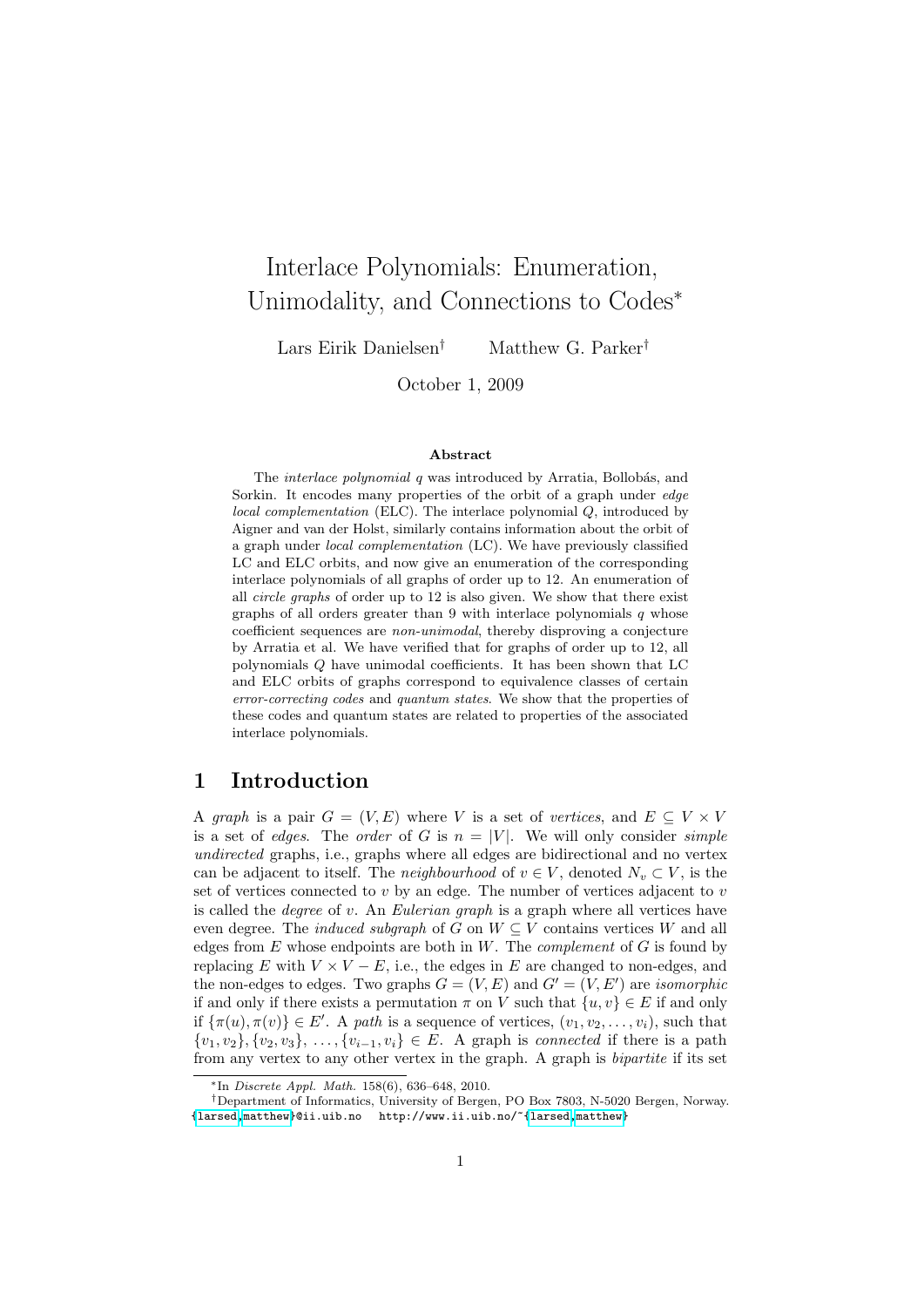

<span id="page-1-0"></span>Fig. 1: Example of Local Complementation

of vertices can be decomposed into two disjoint sets such that no two vertices within the same set are adjacent. A *complete graph* is a graph where all pairs of vertices are connected by an edge. A *clique* is a complete subgraph. A  $k$ -clique is a clique consisting of k vertices. An independent set is the complement of a clique, i.e., an empty subgraph. The *independence number* of  $G$  is the size of the largest independent set in G.

**Definition 1** ([\[5,](#page-17-0) [13,](#page-17-1) [14\]](#page-17-2)). Given a graph  $G = (V, E)$  and a vertex  $v \in V$ , let  $N_v \subset V$  be the neighbourhood of v. Local complementation (LC) on v transforms G into  $G * v$  by replacing the induced subgraph of G on  $N_v$  by its complement. (Fig. [1\)](#page-1-0)

**Definition 2** ([\[5\]](#page-17-0)). Given a graph  $G = (V, E)$  and an edge  $\{u, v\} \in E$ , edge local complementation (ELC) on  $\{u, v\}$  transforms G into  $G^{(uv)} = G * u * v * u =$  $G * v * u * v.$ 

**Definition 3** ([\[5\]](#page-17-0)). ELC on  $\{u, v\}$  can equivalently be defined as follows. Decompose  $V \setminus \{u, v\}$  into the following four disjoint sets, as visualized in Fig. [2.](#page-2-0)

- A Vertices adjacent to  $u$ , but not to  $v$ .
- $B$  Vertices adjacent to  $v$ , but not to  $u$ .
- $C$  Vertices adjacent to both  $u$  and  $v$ .
- D Vertices adjacent to neither  $u$  nor  $v$ .

To obtain  $G^{(uv)}$ , perform the following procedure. For any pair of vertices  $\{x, y\}$ , where x belongs to class  $A, B$ , or  $C$ , and y belongs to a different class  $A, B$ , or C, "toggle" the pair  $\{x, y\}$ , i.e., if  $\{x, y\} \in E$ , delete the edge, and if  $\{x, y\} \notin E$ , add the edge  $\{x, y\}$  to E. Finally, swap the labels of vertices u and v.

**Definition 4.** The LC orbit of a graph G is the set of all unlabeled graphs that can be obtained by performing any sequence of LC operations on G. Similarly, the ELC orbit of G comprises all unlabeled graphs that can be obtained by performing any sequence of ELC operations on G.

The LC operation was first defined by de Fraysseix [\[13\]](#page-17-1), and later studied by Fon-der-Flaas [\[14\]](#page-17-2) and Bouchet [\[5\]](#page-17-0). Bouchet defined ELC as "complementation along an edge"  $[5]$ , but this operation is also known as *pivoting* on a graph  $[3]$ .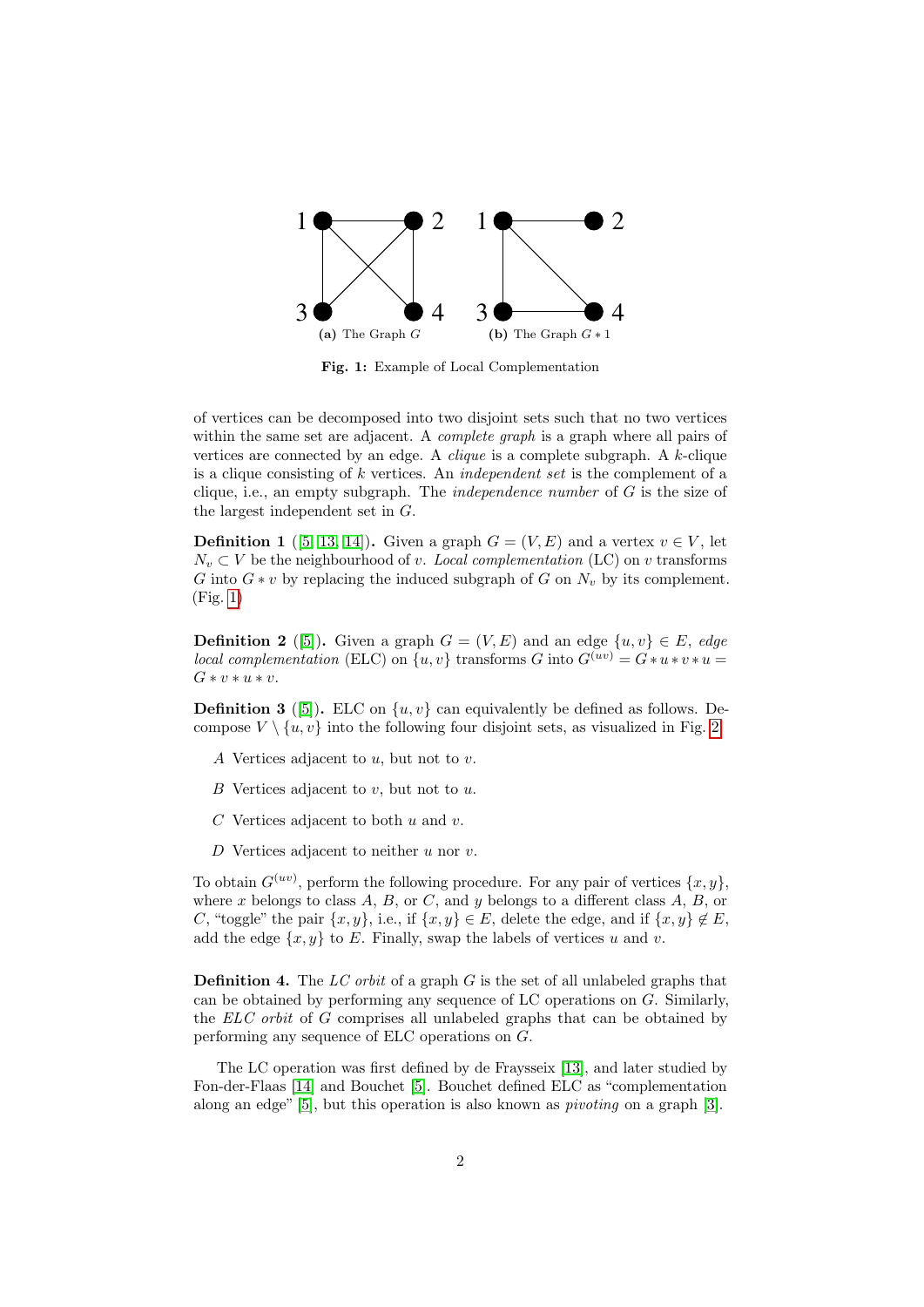

<span id="page-2-0"></span>Fig. 2: Visualization of the ELC Operation

The recently defined interlace polynomials are based on the LC and ELC operations. Arratia, Bollob´as, and Sorkin [\[3\]](#page-16-0) defined the interlace polynomial  $q(G)$  of the graph G. This work was motivated by a problem related to DNA sequencing [\[2\]](#page-16-1).

<span id="page-2-1"></span>**Definition 5** ([\[3\]](#page-16-0)). For every graph  $G$ , there is an associated interlace polynomial  $q(G, x)$ , which we will usually denote  $q(G)$  for brevity. For the edgeless graph of order n,  $E_n = (V, \emptyset)$ ,  $q(E_n) = x^n$ . For any other graph  $G = (V, E)$ , choose an arbitrary edge  $\{u, v\} \in E$ , and let

$$
q(G) = q(G \setminus u) + q(G^{(uv)} \setminus u),
$$

where  $G \setminus u$  is the graph G with vertex u and all edges incident on u removed.

It was proven by Arratia et al. [\[3\]](#page-16-0) that the polynomial is independent of the order of removal of edges, and that the polynomial is invariant under ELC, i.e., that  $q(G) = q(G^{(uv)})$  for any edge  $\{u, v\}$ .

Aigner and van der Holst [\[1\]](#page-16-2) later defined the interlace polynomial  $Q(G)$ which similarly encodes properties of the LC orbit of G.

<span id="page-2-2"></span>**Definition 6** ([\[1\]](#page-16-2)). For every graph  $G$ , there is an associated interlace polynomial  $Q(G, x)$ , which we will usually denote  $Q(G)$  for brevity. For the edgeless graph of order n,  $E_n = (V, \emptyset)$ ,  $Q(E_n) = x^n$ . For any other graph  $G = (V, E)$ , choose an arbitrary edge  $\{u, v\} \in E$ , and let

$$
Q(G) = Q(G \setminus u) + Q(G^{(uv)} \setminus u) + Q(G * u \setminus u).
$$

Again, the order of removal of edges is irrelevant, and the polynomial is invariant under LC and ELC. It was shown by Aigner and van der Holst [\[1\]](#page-16-2) that both  $q(G)$  and  $Q(G)$  can also be derived from the ranks of matrices obtained by certain modifications of the adjacency matrix of  $G$ . A similar approach, but expressed in terms of certain sets of local unitary transforms, was shown by Riera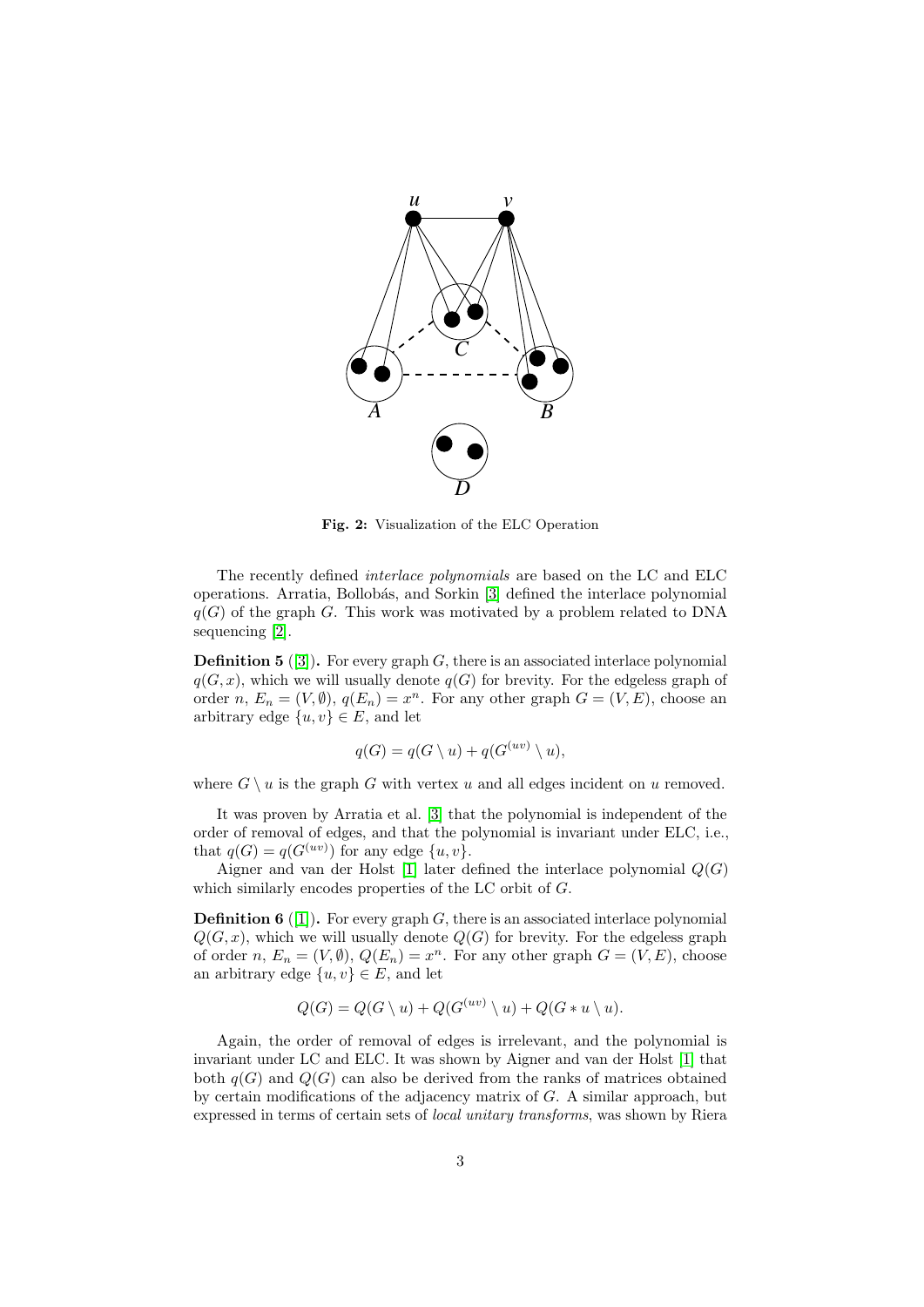

<span id="page-3-0"></span>Fig. 3: Example of an LC Orbit

and Parker [\[20\]](#page-17-3). If G is an unconnected graph with components  $G_1$  and  $G_2$ , then  $q(G) = q(G_1)q(G_2)$  and  $Q(G) = Q(G_1)Q(G_2)$ .

The interlace polynomials  $q(G)$  and  $Q(G)$  summarize several properties of the ELC and LC orbits of the graph  $G$ . The degree of the lowest-degree term of  $q(G)$  equals the number of connected components of G, and is therefore one for a connected graph [\[3\]](#page-16-0). The degree of  $q(G)$  equals the maximum independence number over all graphs in the ELC orbit of  $G$  [\[1\]](#page-16-2). It follows that the degree of  $q(G)$  is also an upper bound on the independence number of G. Likewise, the degree of  $Q(G)$  gives the size of the largest independent set in the LC orbit of G [\[10\]](#page-17-4). The degree of  $Q(G)$  will always be greater than or equal to the degree of  $q(G)$ . Evaluating interlace polynomials for certain values of x can also gives us some information about the associated graphs. For a graph G of order n, it always holds that  $q(G, 2) = 2^n$  and  $Q(G, 3) = 3^n$ .  $q(G, 1)$  equals the number of induced subgraphs of G with an odd number of *perfect matchings* [\[1\]](#page-16-2).  $Q(G, 2)$  equals the number of general induced subgraphs of G (with possible loops attached to the vertices) with an odd number of general perfect matchings [\[1\]](#page-16-2).  $Q(G, 4)$  equals  $2^n$  times the number of induced Eulerian subgraphs of G [\[1\]](#page-16-2). It has been shown that  $q(G, -1) = (-1)^n 2^{n-r}$ , where *n* is the order of G and r is the rank over  $\mathbb{F}_2$  of  $\Gamma + I$ , where  $\Gamma$  is the adjacency matrix of G [\[1,](#page-16-2) [4\]](#page-17-5).  $q(G, 3)$  is always divisible by  $q(G, 1)$ , and the quotient is an odd integer [\[1\]](#page-16-2).

Example 7. The two graphs in Fig. [3](#page-3-0) comprise an LC orbit, and an ELC orbit. (Note that in general, an LC orbit can be decomposed into one or more ELC orbits.) Both graphs have interlace polynomials  $q(G) = 12x + 10x^2$  and  $Q(G) = 108x + 45x^2$ . The fact that  $deg(Q) = 2$  matches the observation that none of the two graphs have an independent set of size greater than two. That  $Q(G,4)$  $\frac{G(4)}{2^6}$  = 18 means that each graph has 18 Eulerian subgraphs.

In their list of open problems [\[3\]](#page-16-0), Arratia et al. pose the question of how many different interlace polynomials there are for graphs of order  $n$ . In Section [2,](#page-4-0) we answer this question for  $n \leq 12$ , for both interlace polynomials q and Q.

In the DNA sequencing setting [\[2\]](#page-16-1), interlace polynomials of *circle graphs* are of particular interest. Arratia et al. [\[2\]](#page-16-1) enumerated the circle graphs of order up to 9. In Section [3,](#page-5-0) we extend this enumeration to order 12.

Let  $q(G) = a_1x + a_2x^2 + \cdots + a_dx^d$ . Then the sequence of coefficients of q is  ${a_i} = (a_1, a_2, \ldots, a_d)$ . Arratia et al. [\[3\]](#page-16-0) conjecture that this sequence is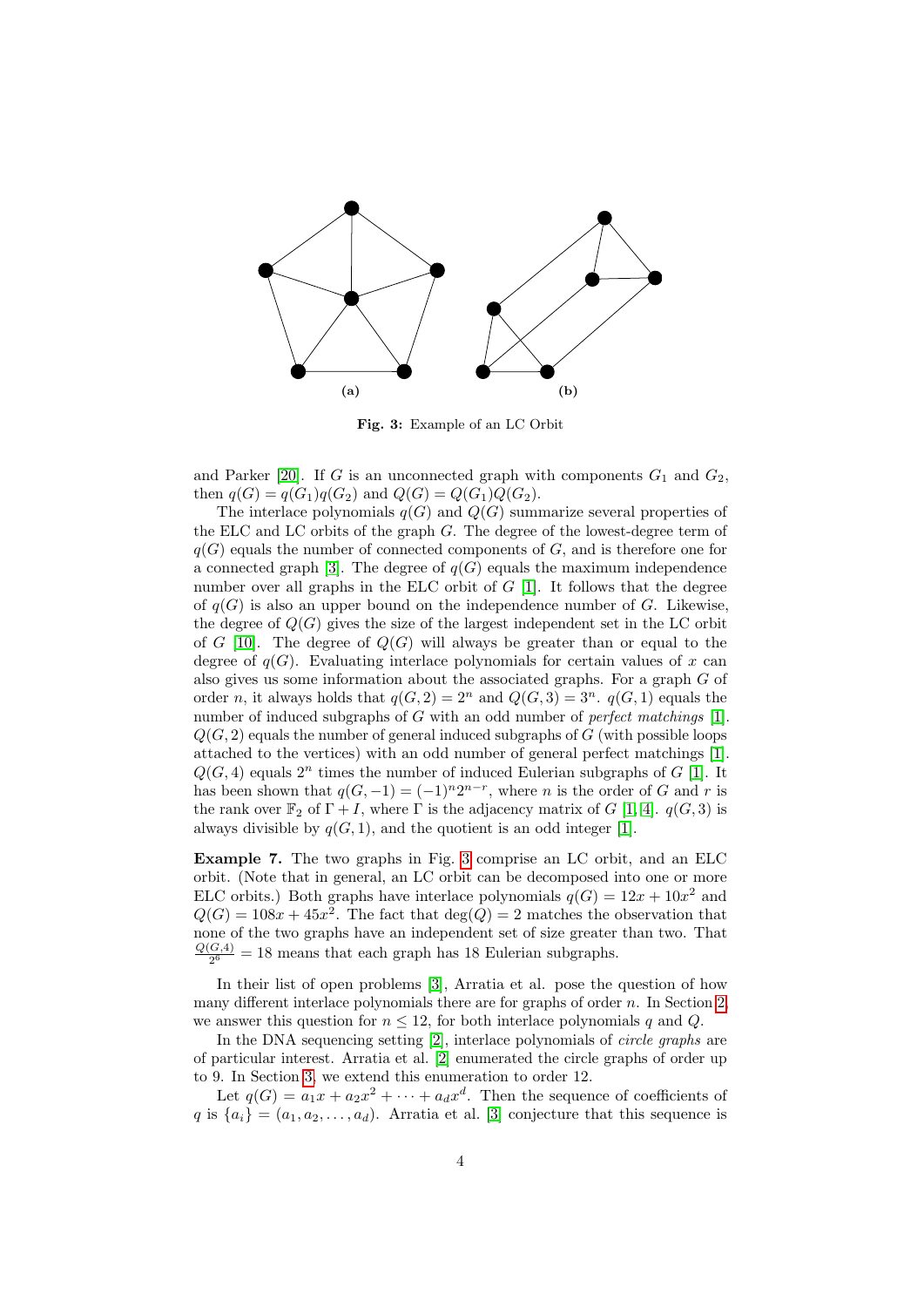unimodal for all q. The sequence  $\{a_i\}$  is unimodal if, for some  $1 \leq k \leq d$ ,  $a_i \leq a_j$ for all  $i < j \le k$ , and  $a_i \ge a_j$  for all  $i > j \ge k$ . In other words, the sequence is non-decreasing up to some coefficient  $k$ , and the rest of the sequence is non-increasing. In Section [4,](#page-6-0) we show that there exist interlace polynomials  $q$  whose coefficient sequences are non-unimodal, and thereby disprove the conjecture by Arratia et al. Our enumeration shows that all interlace polynomials of graphs of order up to 9 are unimodal, but that there are two graphs of order 10 with the same non-unimodal interlace polynomial. From these graphs of order 10 it is possible to construct graphs of any order greater than 10 with non-unimodal interlace polynomials. We verify that all interlace polynomials  $Q(G)$  and all polynomials  $x \cdot q(G, x+1)$  of graphs of order up to 12 have unimodal coefficients.

In Section [5](#page-9-0) we highlight an interesting relationship between interlace polynomials, error-correcting codes, and quantum states. The LC orbit of a graph corresponds to the equivalence class of a self-dual quantum code [\[26\]](#page-18-0), and ELC orbits of bipartite graphs correspond to equivalence classes of binary linear codes [\[12\]](#page-17-6). In both cases, the minimum distance of a code is given by  $\delta + 1$ , where  $\delta$  is the minimum vertex degree over all graphs in the corresponding orbit. We have previously shown [\[10\]](#page-17-4) that a self-dual quantum code with high minimum distance often corresponds to a graph G where  $deg(Q)$ , the degree of  $Q(G)$ , is small. A self-dual quantum code can also be interpreted as a *quantum graph* state [\[17\]](#page-17-7). A code with high minimum distance will correspond to a quantum state with a high degree of *entanglement*. The degree of  $Q(G)$  gives an indicator of the entanglement in the graph state represented by  $G$  known as the *peak-to*average power ratio [\[10\]](#page-17-4) with respect to certain transforms. Another indicator of the entanglement in a graph state is the *Clifford merit factor* (CMF) [\[18\]](#page-17-8), which can be derived from the evaluation of  $Q(G)$  at  $x = 4$  [\[21\]](#page-17-9). In Section [5](#page-9-0) we give the range of possible values of  $\delta$ , deg(Q), and  $Q(G, 4)$  for graphs of order up to 12, and bounds on these parameters for graphs of order up to 25, derived from the best known self-dual quantum codes.

# <span id="page-4-0"></span>2 Enumeration of Interlace Polynomials

In the context of error-correcting codes, we have previously classified the LC orbits [\[11\]](#page-17-10) and ELC orbits [\[12,](#page-17-6) [19\]](#page-17-11) of all graphs on up to 12 vertices. In Table [1,](#page-5-1) the sequence  ${c_{L,n}}$  gives the number of LC orbits of connected graphs on n vertices, while  $\{t_{L,n}\}$  gives the total number of LC orbits of graphs on n vertices. Similarly, the sequence  ${c_{E,n}}$  gives the number of ELC orbits of connected graphs on *n* vertices, while  ${t_{E,n}}$  gives the total number of ELC orbits of graphs on n vertices. A database containing one representative from each LC orbit is available at <http://www.ii.uib.no/~larsed/vncorbits/>. A similar database of ELC orbits can be found at <http://www.ii.uib.no/~larsed/pivot/>.

Note that the value of  $t_n$  (for either ELC or LC orbits) can be derived easily once the sequence  $\{c_m\}$  is known for  $1 \leq m \leq n$ , using the *Euler transform* [\[24\]](#page-17-12),

$$
a_n = \sum_{d|n} dc_d,
$$
  
\n
$$
t_1 = a_1,
$$
  
\n
$$
t_n = \frac{1}{n} \left( a_n + \sum_{k=1}^{n-1} a_k t_{n-k} \right).
$$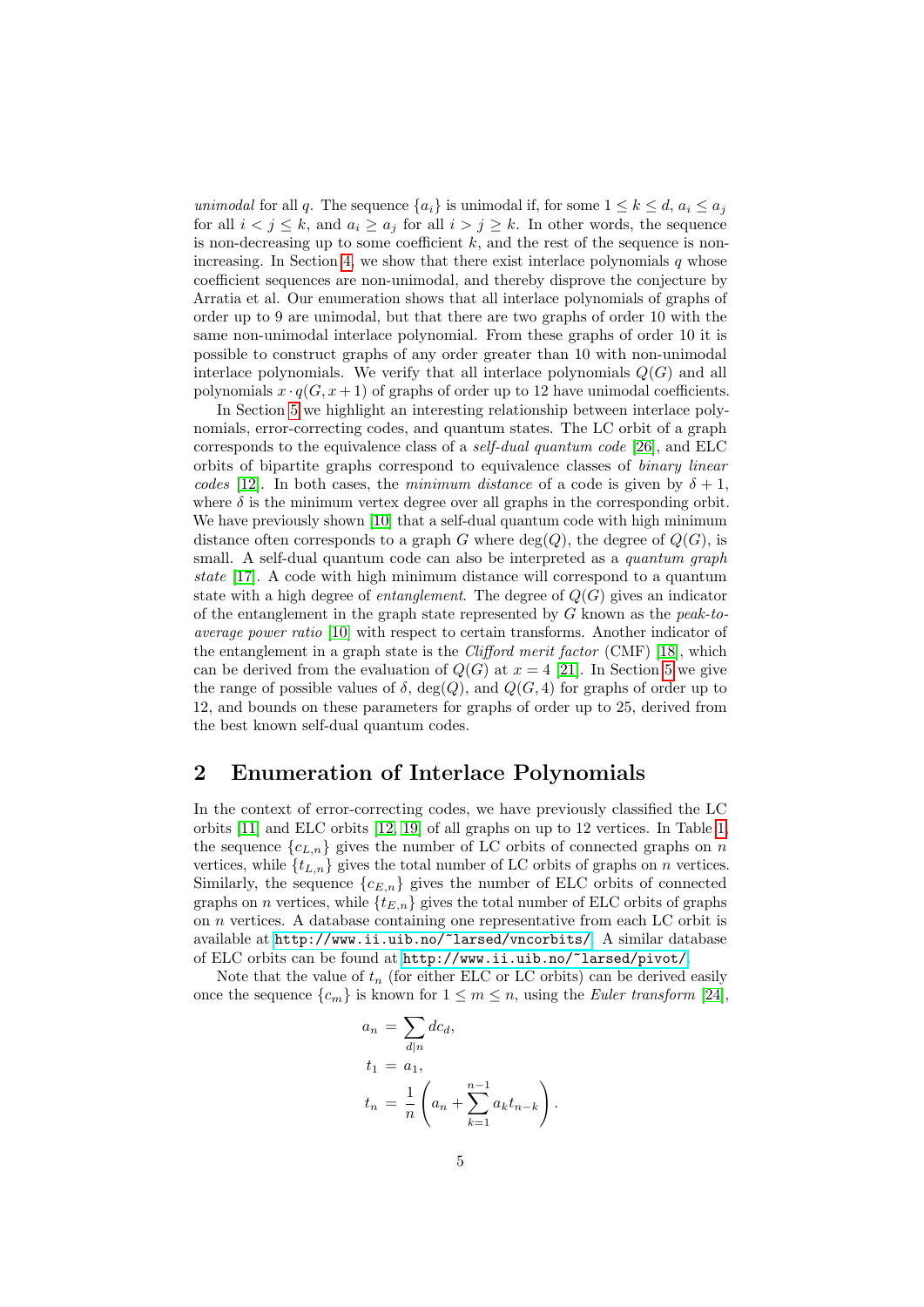| $\it{n}$ | $c_{L,n}$ | $t_{L,n}$ | $c_{E,n}$      | $t_{E,n}$   |
|----------|-----------|-----------|----------------|-------------|
| 1        | 1         | 1         | 1              | 1           |
| 2        |           | 2         | 1              | 2           |
| 3        | 1         | 3         | $\overline{2}$ | 4           |
| 4        | 2         | 6         | 4              | 9           |
| 5        | 4         | 11        | 10             | 21          |
| 6        | 11        | 26        | 35             | 64          |
| 7        | 26        | 59        | 134            | 218         |
| 8        | 101       | 182       | 777            | 1068        |
| 9        | 440       | 675       | 6702           | 8038        |
| 10       | 3132      | 3990      | 104,825        | 114,188     |
| 11       | 40,457    | 45,144    | 3,370,317      | 3,493,965   |
| 12       | 1,274,068 | 1,323,363 | 231,557,290    | 235,176,097 |

<span id="page-5-1"></span>Table 1: Number of LC and ELC Orbits

Table 2: Number of Distinct Interlace Polynomials

<span id="page-5-2"></span>

| $\it{n}$ | $c_{Q,n}$ | $t_{Q,n}$ | $c_{q,n}$ | $t_{q,n}$ |
|----------|-----------|-----------|-----------|-----------|
| 1        | 1         | 1         | 1         | 1         |
| 2        | 1         | 2         | 1         | 2         |
| 3        | 1         | 3         | 2         | 4         |
| 4        | 2         | 6         | 4         | 8         |
| 5        | 4         | 11        | 9         | 17        |
| 6        | 10        | 24        | 24        | 41        |
| 7        | 23        | 52        | 71        | 112       |
| 8        | 84        | 152       | 257       | 369       |
| 9        | 337       | 521       | 1186      | 1555      |
| 10       | 2154      | 2793      | 7070      | 8625      |
| 11       | 22,956    | 26,178    | 56,698    | 65,323    |
| 12       | 486,488   | 515,131   | 614,952   | 680,275   |

The question of how many distinct interlace polynomials there are for graphs of order n was posed by Arratia et al. [\[3\]](#page-16-0). For a representative from each LC and ELC orbit, we have calculated the interlace polynomials  $Q$  and  $q$ , respectively. We then counted the number of distinct interlace polynomials. In Table [2,](#page-5-2) the sequence  ${c_{Q,n}}$  gives the number of interlace polynomials Q of connected graphs of order n, while  $\{t_{Q,n}\}$  gives the total number of interlace polynomials  $Q$  of graphs of order n. Similarly,  $\{c_{q,n}\}$  and  $\{t_{q,n}\}$  give the numbers of interlace polynomials q. We observe that in Table [2,](#page-5-2) the relationship  $t_{q,n} = c_{q,n} + t_{q,n-1}$ holds.

# <span id="page-5-0"></span>3 Enumeration of Circle Graphs

A graph  $G$  is a *circle graph* if each vertex in  $G$  can be represented as a chord on a circle, such that two chords intersect if and only if there is an edge between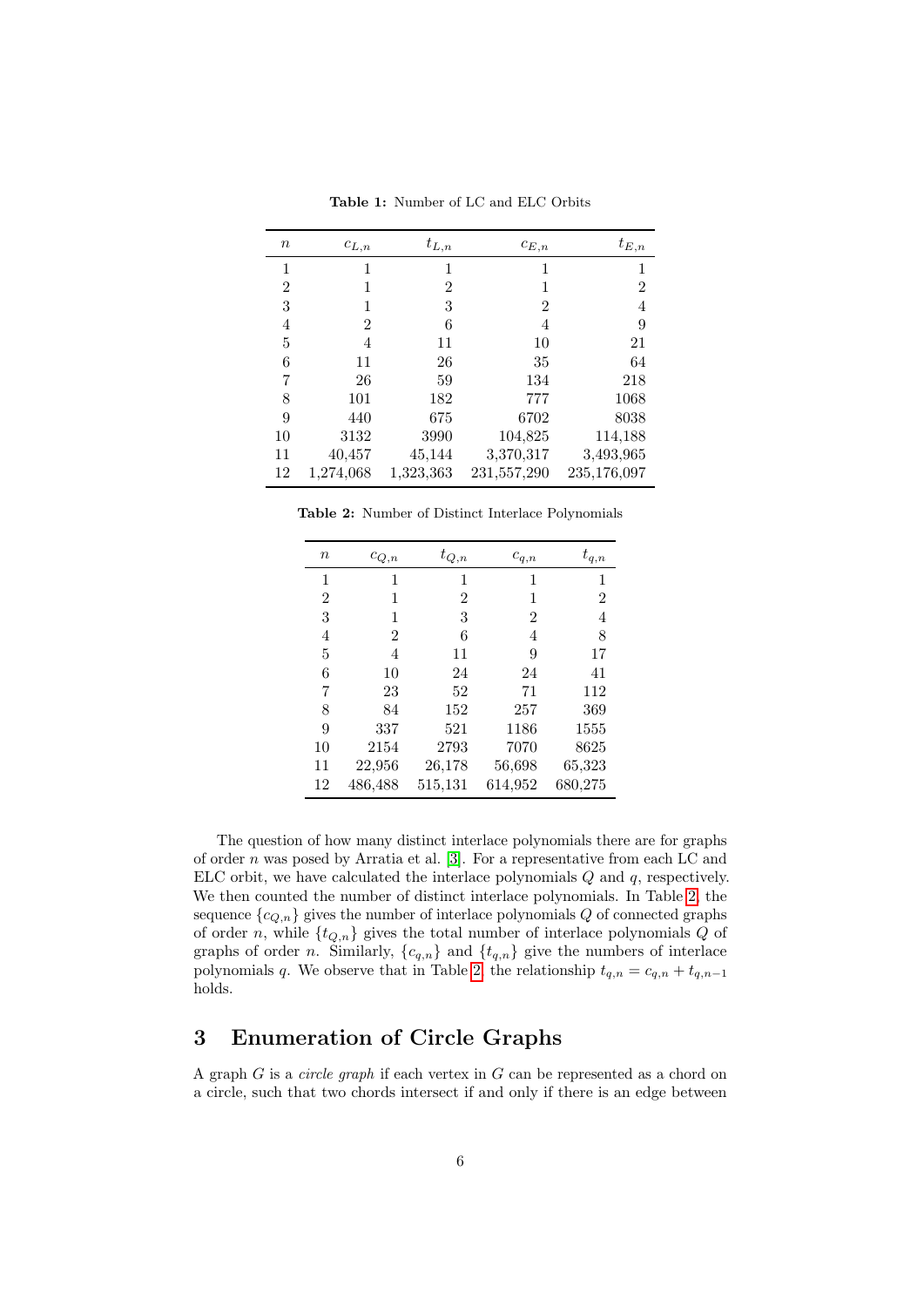

<span id="page-6-1"></span>Fig. 4: Example of a Circle Graph



<span id="page-6-2"></span>Fig. 5: Circle Graph Obstructions

the two corresponding vertices in  $G$ . An example of a circle graph and its corresponding circle diagram is given in Fig. [4.](#page-6-1)

Whether a given graph is a circle graph can be recognized in polynomial time [\[25\]](#page-18-1). It is also known that LC operations will map a circle graph to a circle graph, and a non-circle graph to a non-circle graph [\[6\]](#page-17-13). Bouchet [\[6\]](#page-17-13) proved that a graph  $G$  is a circle graph if and only if certain *obstructions*, shown in Fig. [5,](#page-6-2) do not appear as subgraphs anywhere in the LC orbit of G.

Arratia et al. [\[2\]](#page-16-1) pointed out that an enumeration of circle graphs did not seem to have appeared in the literature before, and then gave an enumeration of circle graphs of order up to 9. Using our previous classification of LC orbits, and the fact that the circle graph property is preserved by LC operations, we are able to generate all circle graphs of order up to 12. In Table [3,](#page-7-0) the sequence  ${c_{c,n}}$  gives the number of connected circle graphs of order n, while  ${t_{c,n}}$  gives the total number of circle graphs of order n. The sequences  ${c'_{c,n}}$  and  ${t'_{c,n}}$ give the number of LC orbits containing circle graphs. A database with one representative from each LC orbit of connected circle graphs is available at <http://www.ii.uib.no/~larsed/circle/>.

# <span id="page-6-0"></span>4 Unimodality

Having calculated the interlace polynomials  $q$  of all graphs of order up to 12, it was possible to check whether their coefficient sequences were unimodal, as conjectured by Arratia et al. [\[3\]](#page-16-0). Note that a similar conjecture has been disproved for the related *Tutte polynomial* [\[23\]](#page-17-14).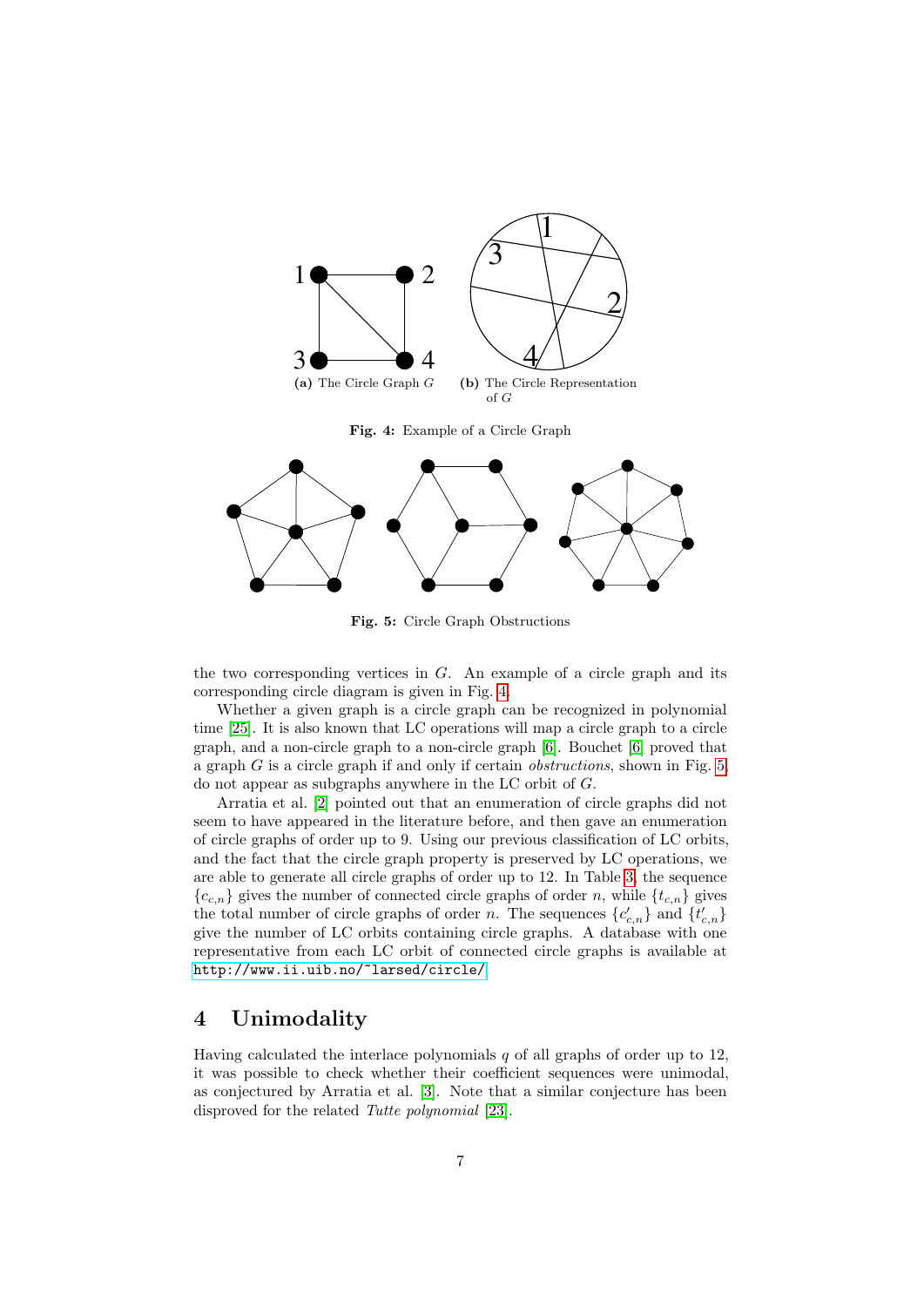| $\boldsymbol{n}$ | $c_{c,n}$      | $t_{c,n}$        | $c'_{c,\underline{n}}$ | $t'_{c,\underline{n}}$ |
|------------------|----------------|------------------|------------------------|------------------------|
|                  |                |                  |                        |                        |
| $\mathbf 1$      | $\mathbf{1}$   | 1                | 1                      | 1                      |
| $\overline{2}$   | $\mathbf{1}$   | $\boldsymbol{2}$ | 1                      | $\overline{2}$         |
| 3                | $\overline{2}$ | 4                | 1                      | 3                      |
| $\overline{4}$   | 6              | 11               | $\overline{2}$         | 6                      |
| 5                | 21             | 34               | 4                      | 11                     |
| 6                | 110            | 154              | 10                     | 25                     |
| 7                | 789            | 978              | 23                     | 55                     |
| 8                | 8336           | 9497             | 81                     | 157                    |
| 9                | 117,283        | 127,954          | 293                    | 499                    |
| 10               | 2,026,331      | 2,165,291        | 1403                   | 2059                   |
| 11               | 40,302,425     | 42,609,994       | 7968                   | 10,543                 |
| 12               | 892,278,076    | 937,233,306      | 55,553                 | 68,281                 |
|                  |                |                  |                        |                        |

<span id="page-7-0"></span>Table 3: Number of Circle Graphs

<span id="page-7-1"></span>Fig. 6: The Smallest Graph with Non-Unimodal Interlace Polynomial  $q$ 

Our results show that all interlace polynomials q of graphs of order  $n \leq 9$ are unimodal, but that for  $n = 10$  there exists a single non-unimodal interlace polynomial with coefficient sequence  ${a_i} = (2, 7, 6, 7, 4, 3, 2, 1, 0, 0)$ . Only two graphs on 10 vertices, comprising a single ELC orbit, correspond to this polynomial. One of these graphs is shown in Fig. [6.](#page-7-1)

We have further found that, up to ELC equivalence, there are 4 graphs on 11 vertices with non-unimodal interlace polynomials, 3 of which are connected graphs, and 20 graphs on 12 vertices with non-unimodal polynomials, 15 of which are connected.

Given the single non-unimodal interlace polynomial of a graph of order  $n = 10$ , it is easy to show that there must exist non-unimodal interlace polynomials for all  $n > 10$ , since the following methods of extending a graph will preserve the non-unimodality of the associated interlace polynomial. Given a graph  $G$  on  $n$ vertices with non-unimodal interlace polynomial, we can add an isolated vertex to obtaining an unconnected graph G' on  $n + 1$  vertices, where  $q(G') = x \cdot q(G)$ is clearly also non-unimodal. Non-unimodality is also preserved by substituting a vertex v of G by a clique of size m, i.e., we obtain  $G'$  where v is replaced by m vertices, all connected to each other and all connected to w whenever  $\{v, w\}$ is an edge in G. It can then be shown that  $q(G') = 2^m q(G)$  [\[3,](#page-16-0) Prop. 38].

<span id="page-7-2"></span>**Proposition 8.** Given a graph  $G$ , let  $G'$  be the graph obtained by duplicating a vertex  $v$  of  $G$ , i.e., by adding a vertex  $v'$  such that  $v'$  is connected to  $w$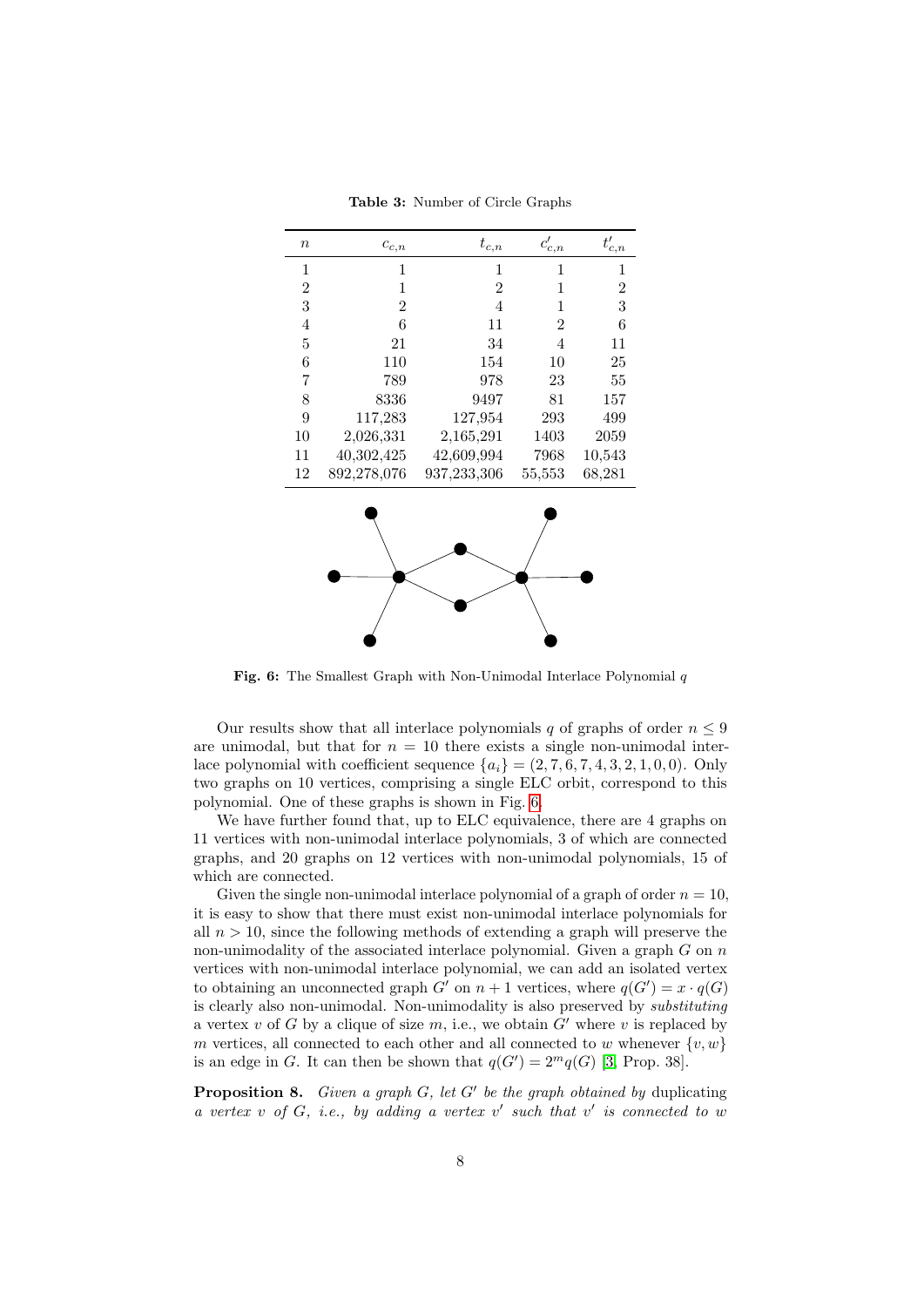

<span id="page-8-0"></span>Fig. 7: Non-trivial Graphs of Order 12 with Non-Unimodal Interlace Polynomial q

whenever  $\{v, w\}$  is an edge in G. The interlace polynomial of G can be written  $q(G) = a(x) + cx^{j} + x^{j+1}b(x)$ , where a and b are arbitrary polynomials, c is a constant, and  $j = \deg(a) + 1$ . The unimodality or lack thereof of G will be preserved in G' if  $q(G \setminus v) = a(x) + x^{j}b(x)$ .

*Proof.* By duplicating the vertex  $v$ , we obtain a graph  $G'$  with interlace polynomial  $q(G') = (1+x)q(G) - x \cdot q(G \setminus v)$  [\[3,](#page-16-0) Prop. 40]. If the condition above is satisfied,  $q(G') = x^{j+2}a(x) + c(x^{j+1} + x^j) + b(x)$ . The only difference between the coefficient sequences of  $q(G)$  and  $q(G')$  is that the coefficient c is repeated in  $q(G')$ , and unimodality or non-unimodality must therefore be preserved.  $\Box$ 

Let G be the graph depicted in Fig. [6,](#page-7-1) and let  $v$  be one of the six vertices of degree one in this graph. If we duplicate  $v$  we obtain a graph whose interlace polynomial has the non-unimodal coefficient sequence  $(2, 7, 6, 7, 6, 4, 3, 2, 1, 0, 0)$ . According to Prop. [8,](#page-7-2) we can repeat the duplication of a vertex with degree one and the coefficient sequence will remain  $(2, 7, 6, 7, 6, \ldots, 6, 4, 3, 2, 1, 0, 0)$ , i.e., non-unimodal.

By the described extension methods we can obtain, from the single graph on 10 vertices shown in Fig. [6,](#page-7-1) all the 4 inequivalent graphs on 11 vertices and 16 of the 20 inequivalent graphs on 12 vertices with non-unimodal interlace polynomials. Representatives from the ELC orbits of the 4 non-trivial graphs on 12 vertices with non-unimodal interlace polynomials are shown in Fig. [7.](#page-8-0)

The two following conjectures have been checked for all graphs on up to 12 vertices, and no counterexamples have been found.

Conjecture1 ([\[3\]](#page-16-0)). For any interlace polynomial  $q(G, x)$ , the associated polynomial  $x \cdot q(G, x+1)$  has a unimodal coefficient sequence.

Conjecture 2. For any graph G, the interlace polynomial  $Q(G)$  has a unimodal coefficient sequence.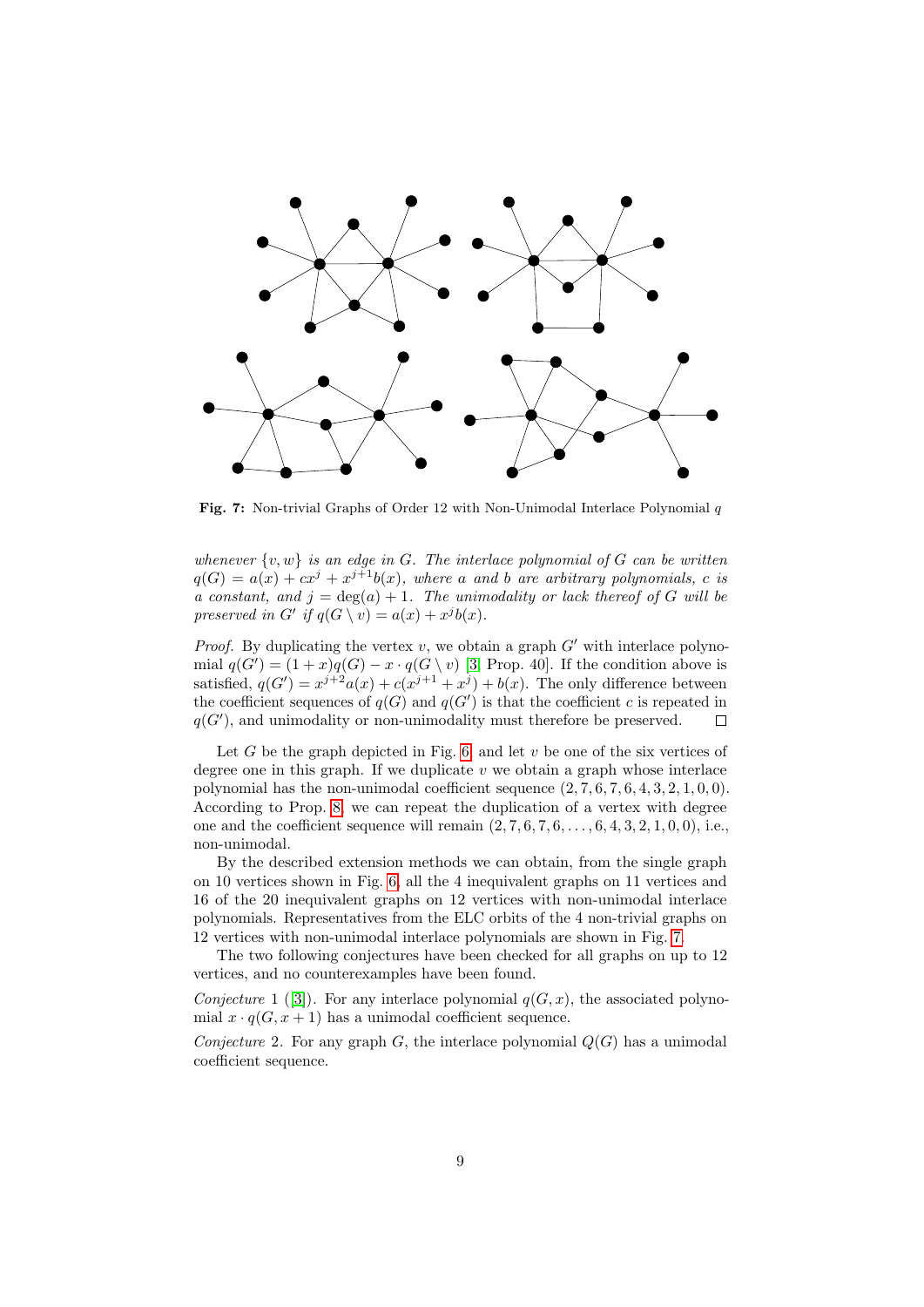<span id="page-9-1"></span>**Table 4:** Range of deg(Q) For Given  $\delta$  and n

|   |  |   |       |  |  | $\delta \n\begin{matrix}\nn \n2 \n3 \n4 \n5 \n6 \n7 \n8 \n9 \n10 \n11 \n12\n\end{matrix}$ |  |
|---|--|---|-------|--|--|-------------------------------------------------------------------------------------------|--|
|   |  |   |       |  |  | 1 1 2 2,3 3,4 3-5 3-6 3-7 4-8 4-9 4-10 4-11                                               |  |
| 2 |  | 2 |       |  |  | 3 3.4 3.4 3-5 4-6 4-7 4-8                                                                 |  |
| 3 |  |   | $2 -$ |  |  | $3,4$ $3,4$ $3-5$ $4-6$ $4-7$                                                             |  |
|   |  |   |       |  |  | 4                                                                                         |  |
| 5 |  |   |       |  |  |                                                                                           |  |

# <span id="page-9-0"></span>5 Connections to Codes and Quantum States

An important question is what the interlace polynomials  $q(G)$  and  $Q(G)$  actually compute about the graph G itself. When G is a circle graph,  $q(G)$  can be used to solve counting problems relevant to DNA sequencing [\[2\]](#page-16-1). We will show that the interlace polynomials also give clues about the error-correction capability of codes and the entanglement of quantum states.

It is known that self-dual quantum codes, so called because they correspond to self-dual additive codes over  $\mathbb{F}_4$  [\[7\]](#page-17-15), can be represented as graphs [\[16,](#page-17-16) [22\]](#page-17-17). The LC orbit of a graph corresponds to the equivalence class of a self-dual quantum code [\[26\]](#page-18-0). Similarly, the ELC orbits of bipartite graphs correspond to equivalence classes of *binary linear codes* [\[12\]](#page-17-6). In both cases the *minimum* distance, an important parameter that determines the error-correcting capability of a code, is given by  $\delta + 1$ , where  $\delta$  is the minimum vertex degree over all graphs in the corresponding LC or ELC orbit. A self-dual quantum code can also be interpreted as a quantum graph state [\[17\]](#page-17-7), and the  $\delta$ -value of the associated LC orbit is then an indicator of the degree of entanglement in the state.

Although the value  $\delta$  can not be obtained from an interlace polynomial, several values that are correlated with  $\delta$  are encoded in the interlace polynomial. The size of the largest independent set over all members of the LC orbit of G equals deg(Q), the degree of  $Q(G)$  [\[1,](#page-16-2) [10\]](#page-17-4). We have previously shown that optimal self-dual quantum codes correspond to LC orbits where  $deg(Q)$  is small [\[10\]](#page-17-4). These codes have largest possible minimum distance for a given length  $n$ , and thus the associated LC orbits of graphs on  $n$  vertices have maximum possible values of  $\delta$ . The data in Table [4](#page-9-1) implies that the LC orbits with the highest  $\delta$ -values also have the lowest values of deg(Q), but that the converse is not always true. In the context of quantum graph states, the value  $2^{\deg(Q)}$  is equal to the *peak-to-average power ratio* [\[10\]](#page-17-4) with respect to certain transforms, which is another indicator of the degree of entanglement in the state.

Another measure of the entanglement in a quantum graph state is the Clifford merit factor (CMF) [\[18\]](#page-17-8). A quantum graph state can be represented as a graph G, and the CMF of the state can be derived from the value obtained by evaluating the associated interlace polynomial  $Q(G)$  at  $x = 4$  [\[21\]](#page-17-9). The CMF value can be obtained with the formula  $\frac{6^n}{2^nQ(G,4)-6^n}$ . Interestingly,  $\frac{Q(G,4)}{2^n}$  is also the number of induced Eulerian subgraphs of a graph on  $n$  vertices [\[1\]](#page-16-2), which is invariant over the LC orbit. As can be seen in Table [5,](#page-10-0) the LC orbits with the highest  $\delta$ -values also have the lowest values of  $Q(G, 4)$ . Other evaluations of the interlace polynomials are also of interest in the context of quantum graph states, for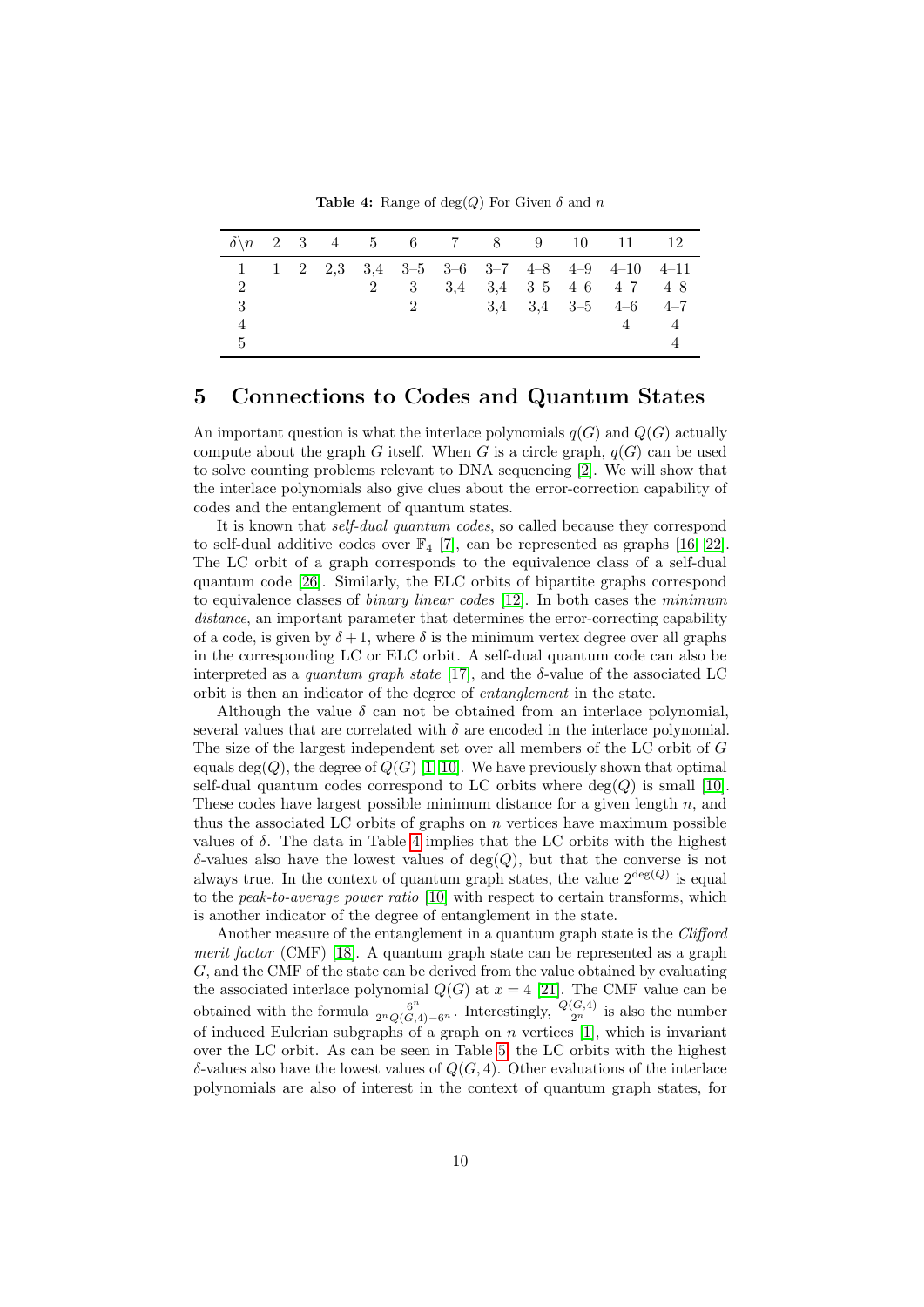| $n \backslash \delta$ | 1            | 2           | 3           | 4           | 5   |
|-----------------------|--------------|-------------|-------------|-------------|-----|
| 2                     | 3            |             |             |             |     |
| 3                     | 5            |             |             |             |     |
| 4                     | $8 - 9$      |             |             |             |     |
| $\overline{5}$        | $13 - 17$    | 12          |             |             |     |
| 6                     | $20 - 33$    | 19          | 18          |             |     |
| 7                     | $30 - 65$    | $29 - 30$   |             |             |     |
| 8                     | $47 - 129$   | 45–48       | 44–45       |             |     |
| 9                     | $73 - 257$   | $69 - 80$   | $68 - 69$   |             |     |
| 10                    | $112 - 513$  | $106 - 128$ | $104 - 109$ |             |     |
| 11                    | $172 - 1025$ | $160 - 183$ | $157 - 180$ | 156         |     |
| 12                    | $260 - 2049$ | $244 - 362$ | $237 - 288$ | $238 - 239$ | 234 |

<span id="page-10-0"></span>**Table 5:** Range of  $\frac{Q(G, 4)}{2^n}$  For Given *n* and  $\delta$ 

instance  $q(G, 1)$  and  $Q(G, 2)$  give the number of flat spectra with respect to certain sets of transforms of the state [\[21\]](#page-17-9).

Although no algorithm is known for computing the interlace polynomial of a graph efficiently, it is in general faster to generate interlace polynomials, by simply using the recursive algorithm given in Definitions [5](#page-2-1) and [6,](#page-2-2) than it is to generate the entire ELC or LC orbits of a graph. Note that calculating  $\delta$ can also be done faster than by generating the complete LC orbit, by using methods for calculating the minimum distance of a self-dual quantum code represented as a graph [\[11\]](#page-17-10). We have calculated the interlace polynomials Q of graphs corresponding to the best known self-dual quantum codes, obtained from <http://www.codetables.de/> and from a search we have previously performed of circulant graph codes [\[8\]](#page-17-18). An adjacency matrix is called circulant if the i-th row is equal to the first row, cyclically shifted  $i - 1$  times to the right. The results, for graphs of order n up to 25, are given in Table [6.](#page-13-0) Values printed in bold font are the best values we have found, and are thus upper bounds on the minimum possible values of  $deg(Q)$  and  $Q(G, 4)$  for the given n. The values of  $\delta$  printed in bold font are known to be optimal, except for  $n = 23$  and  $n = 25$ , where a graph with  $\delta = 8$  could exist, and  $n = 24$ ,  $n = 26$ , and  $n = 27$ , where  $\delta = 9$  is possible. In general, the following bounds hold [\[7\]](#page-17-15).

$$
\delta \leq 2\left\lfloor\frac{n}{6}\right\rfloor+1,
$$

if the corresponding self-dual quantum code is of  $Type\ H$ , which means that its graph representation is anti-Eulerian [\[11\]](#page-17-10), i.e., a graph where all vertices have odd degree. Such graphs must have an even number of vertices, and it is interesting to note that the anti-Eulerian property is preserved by LC operations.

$$
\delta \le \begin{cases} 2\left\lfloor \frac{n}{6} \right\rfloor, & \text{if } n \equiv 0 \pmod{6} \\ 2\left\lfloor \frac{n}{6} \right\rfloor + 2, & \text{if } n \equiv 5 \pmod{6} \\ 2\left\lfloor \frac{n}{6} \right\rfloor + 1, & \text{otherwise,} \end{cases}
$$

if the corresponding self-dual quantum code is of  $Type I$ , i.e., corresponds to a graph where at least one vertex has even degree. Table [6](#page-13-0) also lists the first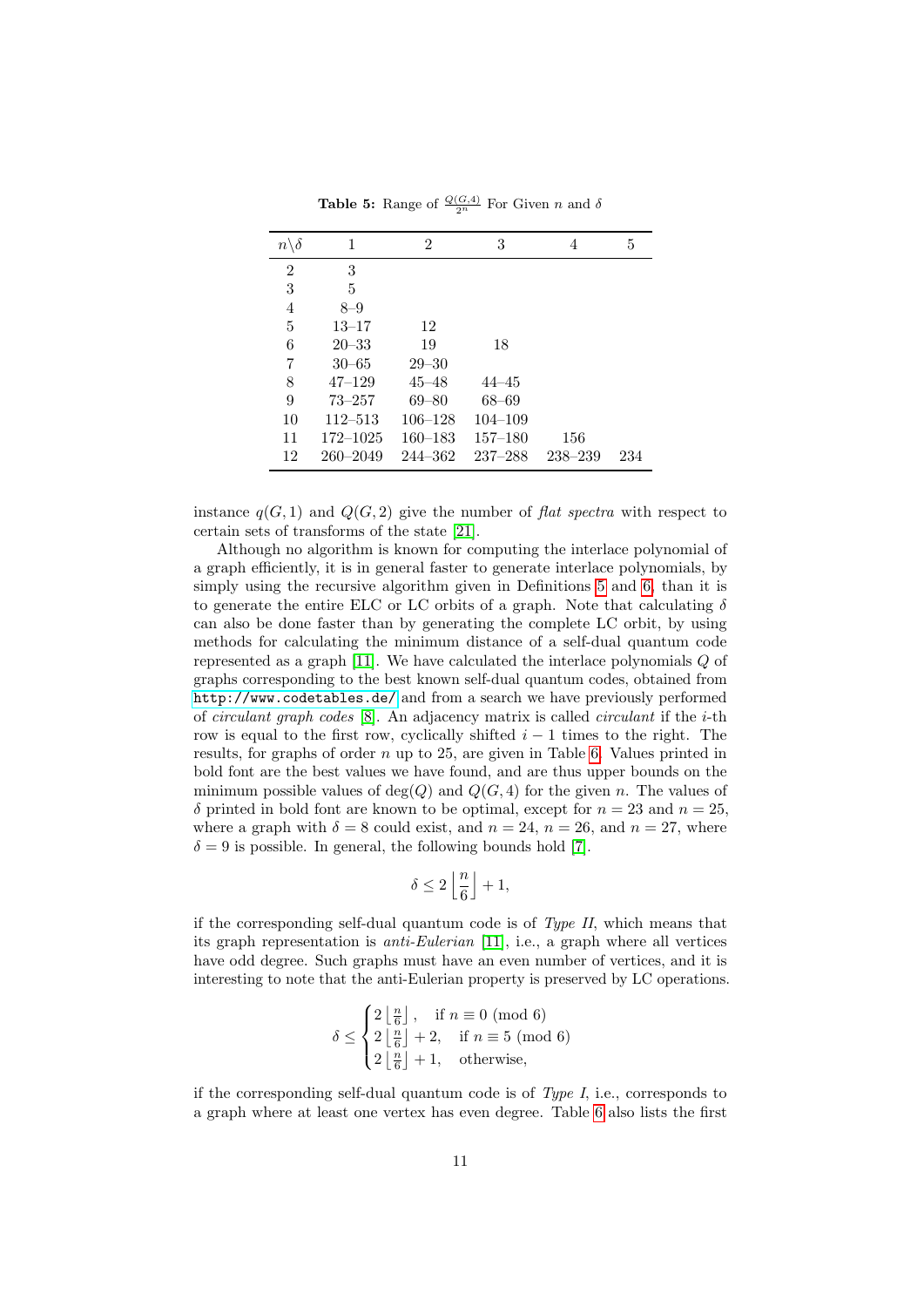row of those adjacency matrices that are circulant. The remaining adjacency matrices are as follows.

$$
\Gamma_{13,1}=\left(\begin{array}{cccccccccccc} 0&1&0&0&0&0&0&0&0&1&1&1&1\\ 1&0&1&0&0&0&0&0&0&0&1&1&1\\ 0&1&0&1&0&1&0&0&0&0&1&1&1\\ 0&0&1&0&0&0&1&0&0&1&1&1\\ 0&0&0&0&1&0&1&0&0&1&1&0&1\\ 0&0&0&0&0&1&1&0&1&0&1\\ 0&0&0&0&0&1&1&1&0&1&0\\ 0&0&0&0&0&1&1&0&1&1&0\\ 0&0&0&0&0&1&1&0&1&1&0\\ 1&0&0&0&0&1&1&0&1&0&0&0\\ 1&0&0&0&1&1&0&1&0&0&1&0\\ 1&0&0&1&1&1&1&1&0&0&0&0\\ 1&1&1&1&1&1&0&0&0&0&0&1\\ 1&0&0&1&0&1&0&0&0&0&1&1\\ 1&0&0&1&0&0&0&0&1&1&1\\ 0&0&1&0&0&0&0&1&1&1&0\\ 0&1&0&0&0&0&0&1&1&1&0\\ 0&1&0&0&0&0&0&1&1&1&0\\ 0&1&0&0&0&0&0&1&1&1&0\\ 0&1&0&0&0&0&0&1&1&1&0\\ 0&1&0&0&0&1&0&1&0&1&0\\ 0&0&1&0&0&1&1&0&1&0&1\\ 0&0&0&0&1&1&1&0&1&0&1\\ 0&0&0&0&1&1&1&0&1&0&1\\ 0&0&0&0&1&1&1&0&1&0&1\\ 0&0&0&1&0&1&1&0&1&0&1\\ 0&0&0&1&0&1&1&0&1&0&1\\ 0&0&0&1&0&1&1&0&1&0&1\\ 0&0&0&1&0&1&1&0&1&0&1\\ 0&0&0&0&0&1&1&1&0&1&0&0\\ 0&0&1&1&1&0&0&0&1&1&
$$

 $\setminus$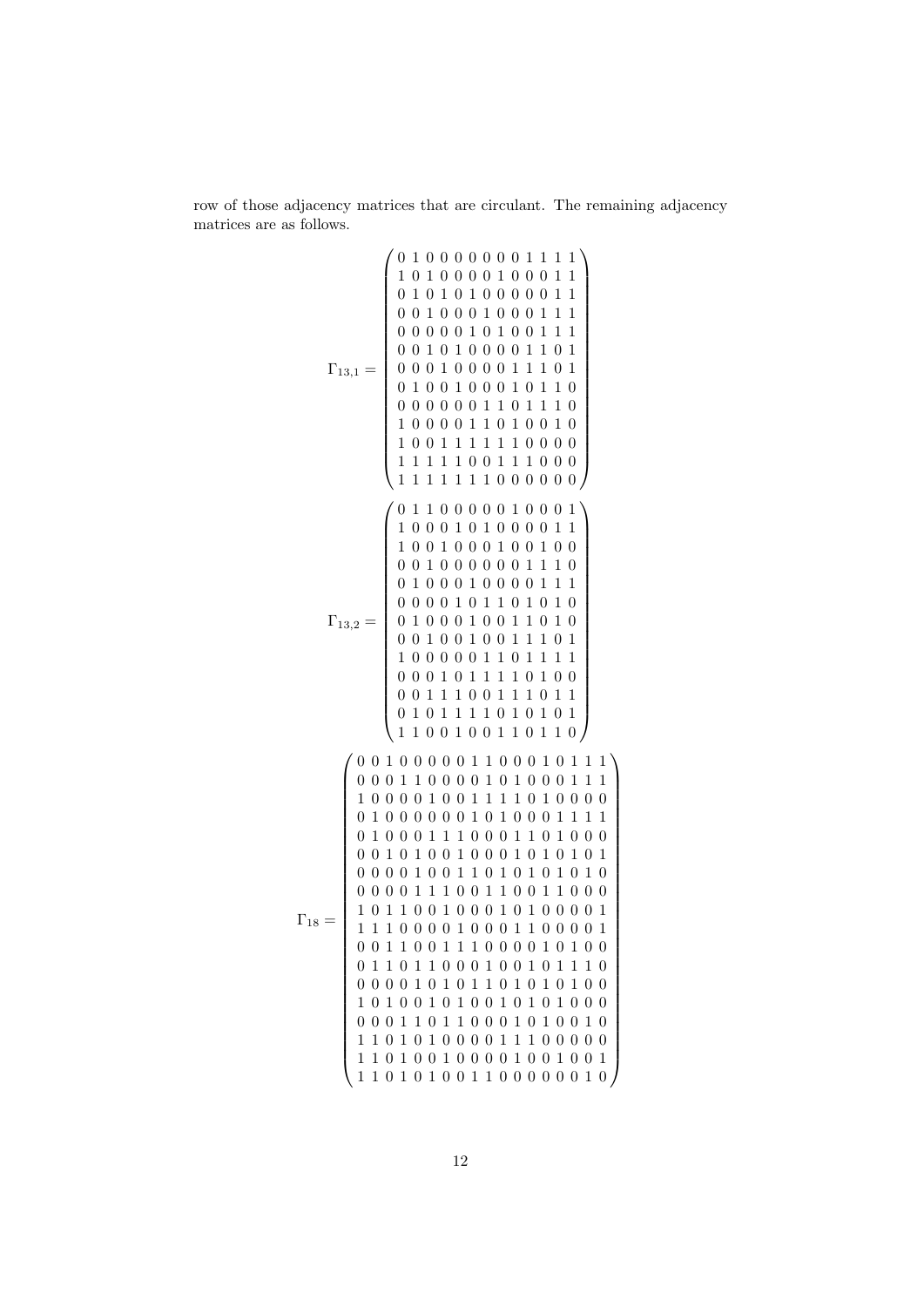Γ<sup>21</sup> = 0 0 0 0 0 1 0 0 0 1 1 0 1 0 1 0 1 1 1 0 1 0 0 1 1 0 0 1 1 0 1 1 0 0 0 1 1 0 0 0 0 0 0 1 0 0 1 1 0 0 0 1 0 1 0 0 0 0 0 1 1 1 0 0 1 0 0 1 0 1 1 0 0 0 1 1 0 0 0 1 0 1 0 0 0 0 1 1 0 1 0 0 0 1 0 0 0 1 1 0 0 0 1 1 0 1 0 1 0 1 0 1 1 1 0 0 0 0 1 0 0 0 1 0 1 0 0 1 0 1 0 1 0 1 0 1 1 0 1 0 0 0 0 0 1 0 1 0 1 0 1 0 1 1 0 0 0 0 0 0 1 0 0 0 1 0 1 1 0 0 0 0 0 1 0 0 0 1 1 1 1 1 0 1 0 0 1 0 1 1 1 1 0 1 0 1 0 1 0 0 0 0 0 1 1 0 0 0 1 0 1 1 0 0 0 0 1 0 1 0 0 0 1 1 0 0 1 0 0 0 1 0 0 1 1 0 0 0 0 1 0 0 0 0 1 0 1 1 0 1 0 1 1 0 0 1 0 0 1 0 1 0 1 0 0 0 0 1 0 1 0 0 1 0 0 0 0 1 1 0 1 1 0 1 1 0 0 0 1 0 1 0 0 0 1 1 0 0 1 0 0 0 0 1 0 0 0 0 0 1 1 1 0 0 1 0 1 0 0 0 0 0 0 1 1 0 1 1 1 1 0 0 0 0 1 0 1 0 0 1 0 0 0 0 0 0 1 1 0 0 1 0 0 1 1 1 0 1 0 1 0 0 1 0 1 0 0 0 0 1 1 1 0 1 0 0 0 0 1 0 1 1 1 0 1 0 1 0 0 1 0 0 0 0 1 0 0 1 0 0 0 1 0 1 1 0 1 0 1 0 0 0 0 0 1 1 0 1 0 0 1 0 0 0 0 0 1 1 1 0 1 1 1 0 1 0 0 0 0 0 0 

For  $n = 13$  and  $n = 14$  we were able to compute the interlace polynomial Q of all graphs with optimal  $\delta$ , since the corresponding codes have been classified [\[11,](#page-17-10) 27. For other n, codes with the same  $\delta$  but with lower deg(Q) or  $Q(G, 4)$  may exist. The best self-dual quantum codes correspond to LC orbits where  $\delta$  is maximized, and our results for graphs on up to 12 vertices suggested that these LC orbits also minimize  $deg(Q)$  and  $Q(G, 4)$ . However, in Table [6](#page-13-0) we find several examples where the graph we have found with lowest  $deg(Q)$  does not have maximum  $\delta$ . We have not found a single example where the lowest  $Q(G, 4)$  is found in a graph with suboptimal  $\delta$ , which indicates that  $Q(G, 4)$  may be a better indicator of the minimum distance of a code that  $deg(Q)$ , and leads to the following conjecture.

Conjecture 3. Let G be a graph on n vertices, and let  $\delta$  be the minimum vertex degree over all graphs in the LC orbit of  $G$ . If there exists no other graph  $G'$ on *n* vertices such that  $Q(G', 4) < Q(G, 4)$ , then there exists no other graph on  $n$  vertices where the minimum vertex degree over all graphs in the LC orbit is greater than  $\delta$ .

Note that once we have found a graph  $G$  on  $n$  vertices with a certain  $deg(Q(G))$ , we can obtain a graph G' on  $n-1$  vertices with  $deg(Q(G'))$  $deg(Q(G))$  or  $deg(Q(G')) = deg(Q(G)) - 1$  by simply deleting any vertex of G. This process is equivalent to shortening a quantum code [\[15\]](#page-17-19), and it is known that if the minimum vertex degree in the LC orbit of G is  $\delta$ , then the minimum vertex degree in the LC orbit of  $G'$  is  $\delta$  or  $\delta - 1$ .

The following theorem gives an upper bound on  $Q(G, 4)$  for a graph G with a given value of  $\delta$ . Note that the proof relies on certain properties of the *aperiodic* propagation criteria [\[9\]](#page-17-20) for Boolean functions, which will not be defined here.

Theorem 9.

$$
Q(G, 4) \le \frac{\gamma(\delta + 1) + 6^n}{2^n},
$$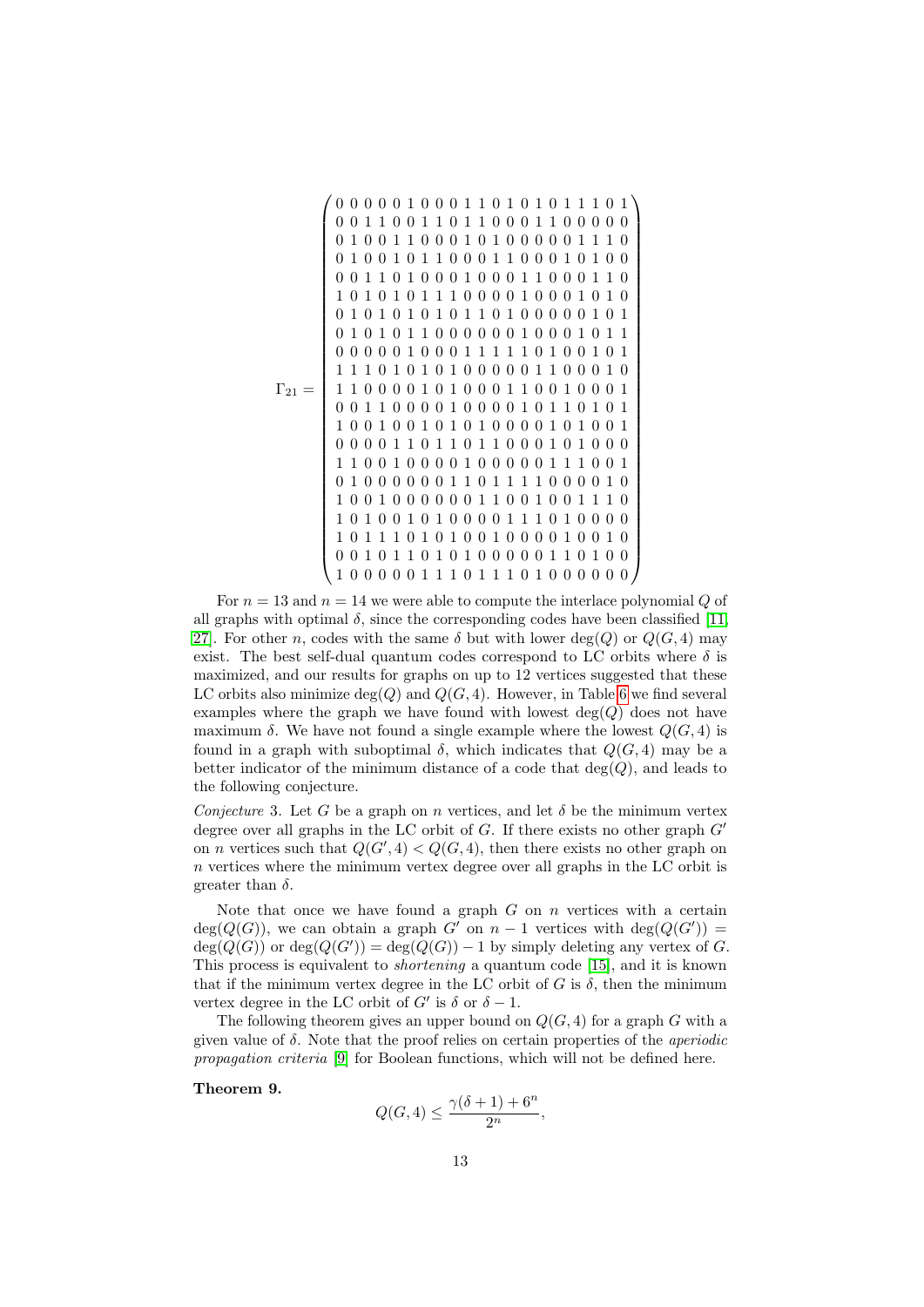| $\boldsymbol{n}$ | $\delta$                | deg(Q) | $\frac{Q(G,4)}{2^n}$ | Adjacency matrix            |
|------------------|-------------------------|--------|----------------------|-----------------------------|
| 13               | $\bf{4}$                | 4      | 361                  | $\Gamma_{13,1}$             |
| 13               | $\overline{\mathbf{4}}$ | 5      | 360                  | $\Gamma_{13,2}$             |
| 14               | 5                       | 4      | 549                  | (00001011101000)            |
| 15               | $\bf{5}$                | 6      | 830                  | (001110011001110)           |
| 15               | 4                       | 5      | 833                  | (001111011011110)           |
| 16               | 5                       | 5      | 1264                 | (0010101101101010)          |
| 17               | 6                       | 6      | 1872                 | (00100011111100010)         |
| 17               | 5                       | 5      | 1906                 | (00000111001110000)         |
| 18               | 7                       | 6      | 2808                 | $\Gamma_{18}$               |
| 18               | 5                       | 5      | 2835                 | (001001111111110010)        |
| 19               | 6                       | 6      | 4296                 | (0000101001100101000)       |
| 20               | 7                       | 6      | 6444                 | (00000100111110010000)      |
| 21               | 7                       | 9      | 9672                 | $\Gamma_{21}$               |
| 21               | 6                       | 6      | 9756                 | (000001100100100110000)     |
| 22               | 7                       | 6      | 14,688               | (0000001001111100100000)    |
| 23               | 7                       | 7      | 22,013               | (00000011101111011100000)   |
| 23               | 6                       | 5      | 22,036               | (00000111110110111110000)   |
| 24               | 7                       | 6      | 33,156               | (001001110100100101110010)  |
| 25               | 7                       | 7      | 49,812               | (0001100001111111100001100) |
| 25               | 7                       | 6      | 49,862               | (0000011111001100111110000) |

<span id="page-13-0"></span>**Table 6:** Best Found Values of  $\delta$ , deg(*Q*), and  $\frac{Q(G, 4)}{2^n}$ 

where

$$
\gamma(d) = \sum_{t=0}^{n} {n \choose t} 2^t \left( \sum_{k=\max(1,d+t-n)}^{t} {t \choose k} 2^{n-k} \right).
$$

Proof. The graph G corresponds to a Boolean function with APC distance  $d = \delta + 1$ , which means that all fixed aperiodic autocorrelation coefficients [\[9\]](#page-17-20) up to and including weight  $d-1$  are set to zero. As the Clifford merit factor (CMF) can be computed with the out-of-phase sum-of-squares of these autocorrelation coefficients in the denominator, then we immediately have a lower bound on CMF dependent on  $d$ . For a Boolean function  $f$  of  $n$  variables with APC distance d, it can thus be shown that the sum-of-squares is upper-bounded by  $\gamma(d)$ . The CMF is then lower-bounded by

$$
\text{CMF}(f) \ge \frac{6^n}{\gamma(d)}.
$$

When  $f$  is a quadratic Boolean function representing a graph  $G$ , the upper bound on  $Q(G, 4)$  follows.  $\Box$ 

A class of self-dual quantum codes known to have high minimum distance are the quadratic residue codes. The graphs corresponding to these codes are Paley graphs. To construct a Paley graph on  $n$  vertices, where  $n$  must be a prime power and  $n \equiv 1 \pmod{4}$ , let the elements of the finite field  $\mathbb{F}_n$  be the set of vertices, and let two vertices,  $i$  and  $j$ , be joined by an edge if and only if their difference is a quadratic residue in  $\mathbb{F}_n \setminus \{0\}$ , i.e., there exists an  $x \in \mathbb{F}_n \setminus \{0\}$  such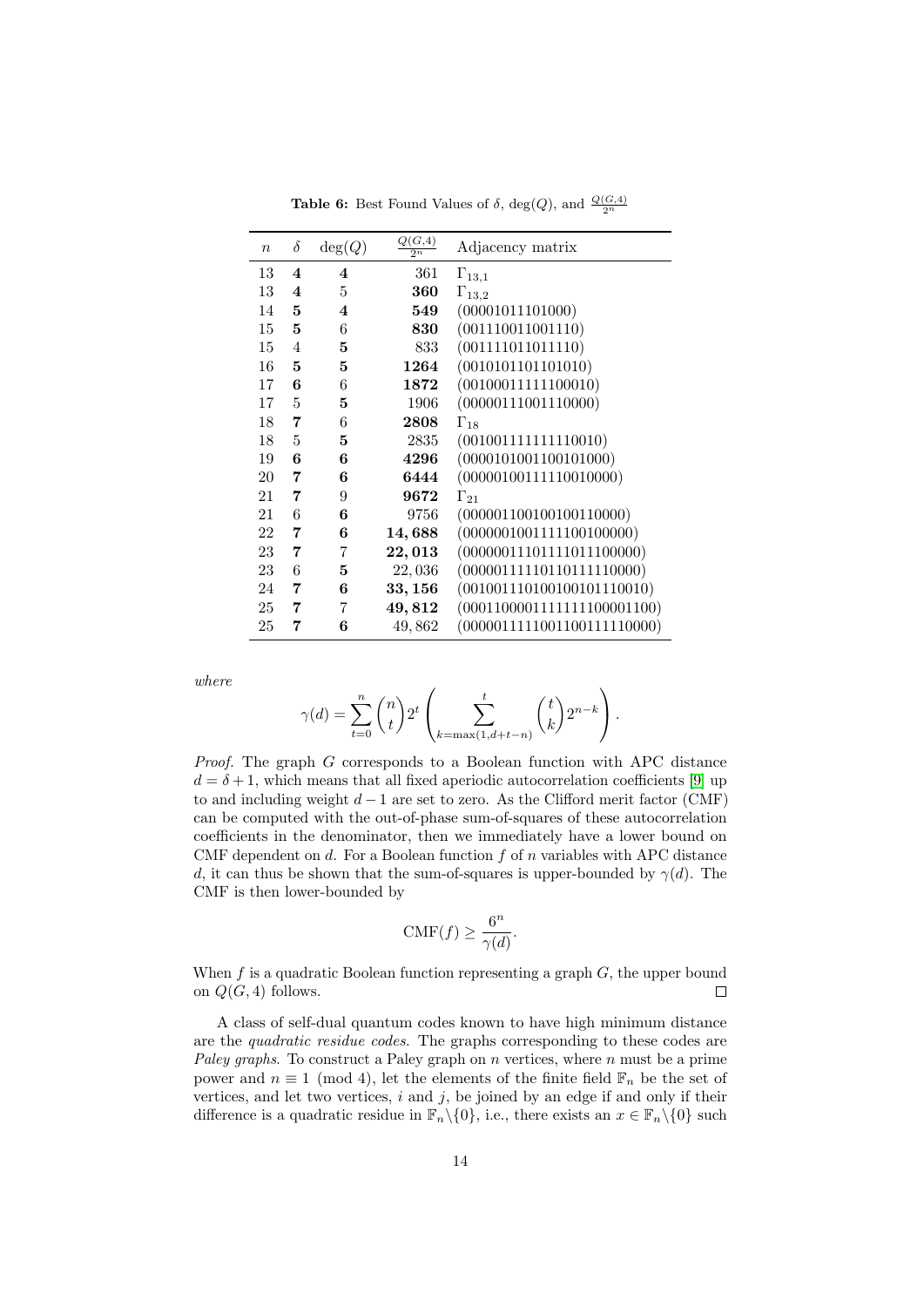that  $x^2 \equiv i - j$ . This construction will result in a circulant adjacency matrix, where the first row is called a *Legendre sequence*. Paley graphs are known to have low independence numbers, and, since they correspond to strong quantum codes, the degrees of their interlace polynomials Q are also low, i.e., the size of the largest independent set in the LC orbit of a Paley graph is small, compared to other graphs on the same number of vertices. This suggests that Paley graphs, due to their high degree of symmetry, have the property that their independence numbers remain largely invariant with respect to LC. Another code construction is the bordered quadratic residue code, equivalent to extending a Paley graph by adding one vertex and connecting it to all existing vertices. For example, optimal quantum codes of length 5, 6, 29, and 30 can be constructed using Paley graphs or extended Paley graphs.

We have previously discovered [\[10\]](#page-17-4) that many strong self-dual quantum codes can be represented as highly structured *nested clique graphs*. Some of these graphs are shown in Fig. [8.](#page-15-0) For instance, Fig. [8b](#page-15-1) shows a graph consisting of three 4-cliques. The remaining edges form a *Hamiltonian cycle*, i.e., a cycle that visits every vertex of the graph exactly once. Fig. [8c](#page-15-2) shows five 4-cliques interconnected by one Hamiltonian cycle and two cycles of length 10. Ignoring edges in the cliques, there are no cycles of length shorter than 5 in the graph. The graph in Fig. [8a](#page-15-3) can be viewed as two interconnected 3-cliques. Note that the graphs in Fig. [8](#page-15-0) have values of  $\delta$ , deg(Q), and  $Q(G, 4)$  that match the optimal or best known values in Tables [4,](#page-9-1) [5,](#page-10-0) and [6.](#page-13-0) Also note that they are all regular graphs, with all vertices having degree  $\delta$ , which means that the number of edges is minimal for the given  $\delta$ .

It is interesting to observe that the problem of finding good quantum codes, or highly entangled quantum states, can be reformulated as the problem of finding LC orbits of graphs with certain properties, and that these properties are related to the interlace polynomials of the graphs. Even though certain construction techniques are known, as shown above, many open problems remain, such as providing better bounds on  $\delta$ , deg(Q), and  $Q(G, 4)$ , and finding new methods for constructing graphs with optimal or good values for these parameters. It would also be interesting to study possible connections between the observation that the best self-dual quantum codes have a minimal number of Eulerian subgraphs, and the fact that many optimal self-dual quantum codes are of Type II, i.e., correspond to anti-Eulerian graphs. Note that all the graphs in Fig. [8](#page-15-0) are anti-Eulerian. The graphs in Fig. [8](#page-15-0) also give other clues as to the types of graphs that may optimise deg(Q) and  $Q(G, 4)$ . If a graph contains a k-clique, performing LC on any vertex in the clique will produce a graph with an independent set of size at least  $k - 1$ . Thus the interlace polynomial Q of a complete graph will have the highest possible degree of any connected graph. This explains why our graphs contain several relatively small cliques. That the graphs contain a few long cycles reduces the number of cycles in the graph, which makes sense when we consider that a cycle is an Eulerian subgraph.

It is also possible to say something about which properties should not be present in a graph with optimal  $\delta$ , deg(Q), or  $Q(G, 4)$ . A bipartite graph on n vertices will have an independence number of at least  $\lceil \frac{n}{2} \rceil$ . Thus the interlace polynomial Q associated with an LC orbit that contains a bipartite graph will have degree at least  $\lceil \frac{n}{2} \rceil$ . Note that bipartiteness is preserved by ELC, but not by LC. In Table [7,](#page-16-3) we give the number of LC orbits containing connected bipartite graphs on n vertices with a given value of  $\delta$ . Compare this to Table [9,](#page-16-4) which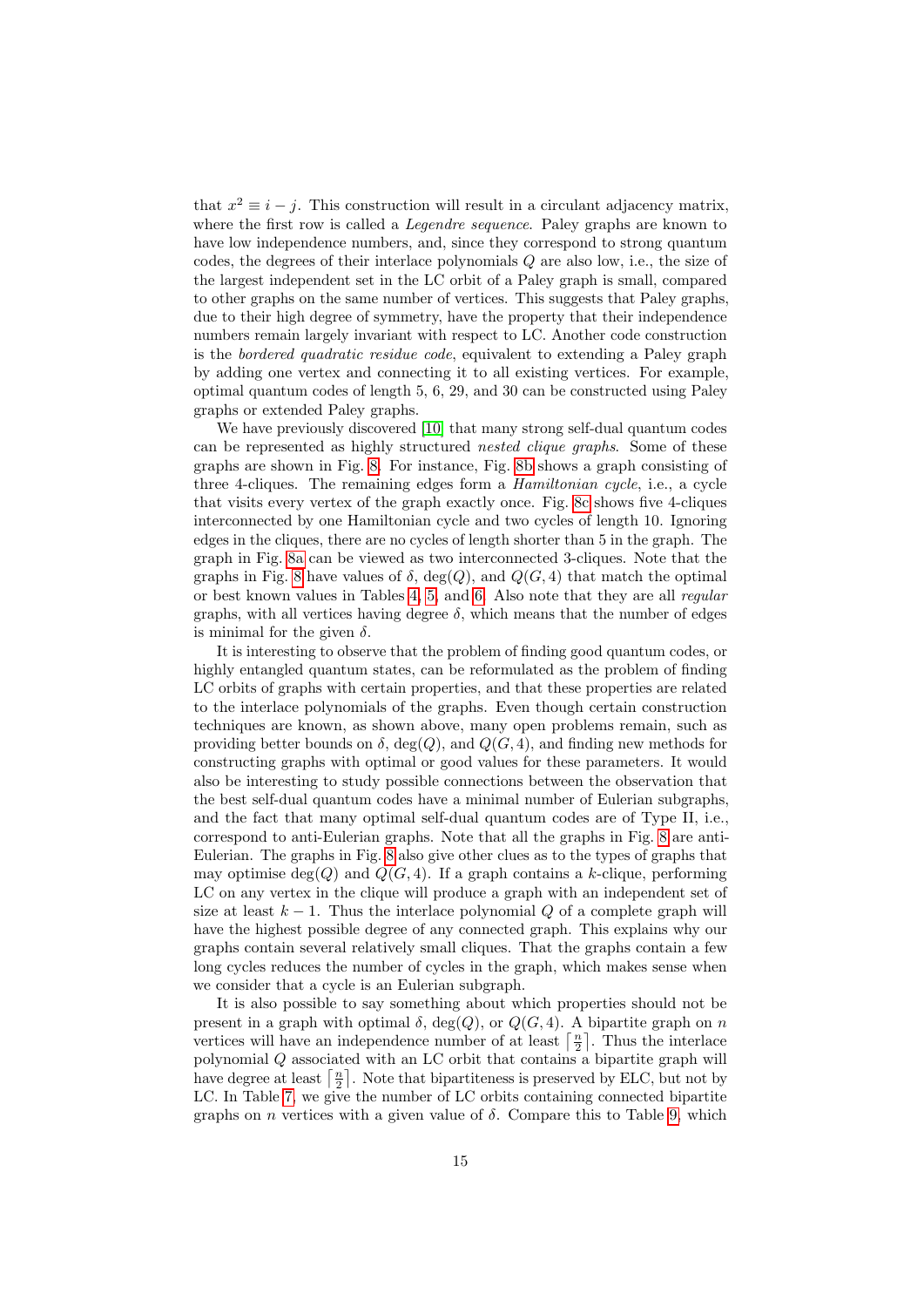<span id="page-15-3"></span><span id="page-15-2"></span><span id="page-15-1"></span>

<span id="page-15-0"></span>Fig. 8: Examples of Nested Clique Graphs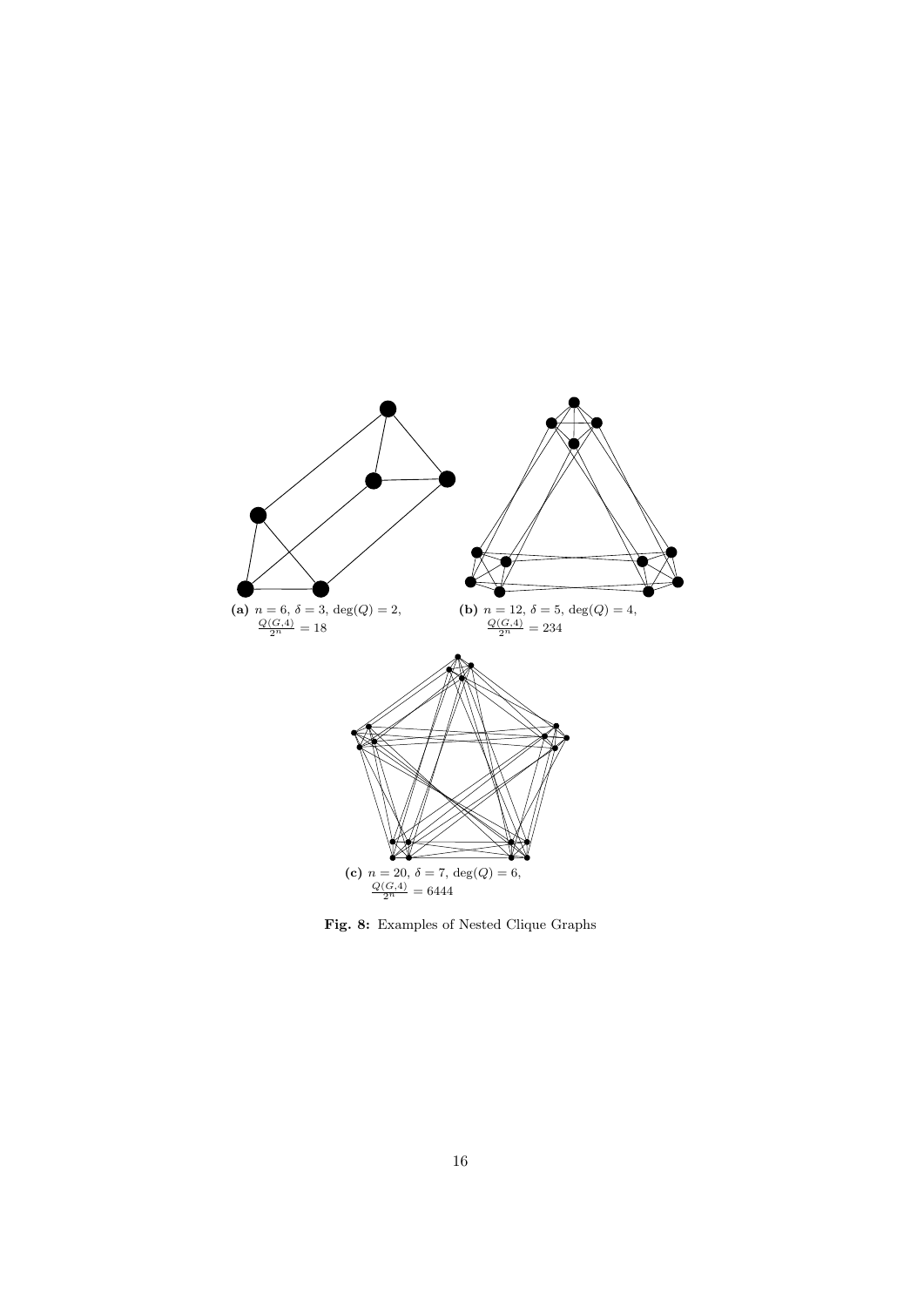**Table 7:** Number of LC Orbits Containing Connected Bipartite Graphs by  $\delta$  and n

<span id="page-16-3"></span>

|     |  |  |  |  | $\delta \n\begin{matrix}\n0.2 & 3 & 4 & 5 & 6 & 7 & 8 & 9 & 10 & 11 & 12\n\end{matrix}$ |  |
|-----|--|--|--|--|-----------------------------------------------------------------------------------------|--|
|     |  |  |  |  | 1 1 1 2 3 7 14 40 106 352 1218 5140                                                     |  |
| 2   |  |  |  |  | 1 1 2 4 16 41 215                                                                       |  |
| - 3 |  |  |  |  | $1 \t 2 \t 1 \t 11$                                                                     |  |
|     |  |  |  |  | All 1 1 2 3 8 15 43 110 370 1260 5366                                                   |  |

<span id="page-16-5"></span>Table 8: Number of LC Orbits of Connected Circle Graphs by  $\delta$  and n

|   |  |  |  |  |  | $\delta \n\begin{matrix}\n0 & 2 & 3 & 4 & 5 & 6 & 7 & 8 & 9 & 10 & 11 & 12\n\end{matrix}$ |
|---|--|--|--|--|--|-------------------------------------------------------------------------------------------|
|   |  |  |  |  |  | 1 1 1 2 3 9 21 75 277 1346 7712 54,067                                                    |
| 2 |  |  |  |  |  | 1 1 2 5 16 55 254 1474                                                                    |
| 3 |  |  |  |  |  | $1 \t 2 \t 2 \t 12$                                                                       |
|   |  |  |  |  |  | All 1 1 2 4 10 23 81 293 1403 7968 55,553                                                 |

<span id="page-16-4"></span>**Table 9:** Number of LC Orbits of Connected Graphs by  $\delta$  and n

| $\delta \backslash n$ |  | 2 3 4 5        |                | 6 | $7\overline{7}$ | 8   | 9   | 10   | 11     | 12        |
|-----------------------|--|----------------|----------------|---|-----------------|-----|-----|------|--------|-----------|
| 1.                    |  | 2              | 3              | 9 | 22              | 85  | 363 | 2436 | 26,750 | 611,036   |
| 2                     |  |                |                |   | $\overline{4}$  | 11  | 69  | 576  | 11,200 | 467,513   |
| 3                     |  |                |                |   |                 | 5   | 8   | 120  | 2506   | 195,455   |
| 4                     |  |                |                |   |                 |     |     |      |        | 63        |
| 5                     |  |                |                |   |                 |     |     |      |        |           |
|                       |  | $\mathfrak{D}$ | $\overline{4}$ |   | 26              | 101 | 440 | 3132 | 40,457 | 1,274,068 |

includes LC orbits of all connected graphs. It also turns out that circle graphs are bad. This is not surprising, given that the circle graph obstructions shown in Fig. [5](#page-6-2) all have optimal values of  $\delta$ . The obstruction on 6 vertices also has optimal value of  $Q(G, 4)$ , and the two other obstructions have  $Q(G, 4)$  only one greater than optimal. In Table [8,](#page-16-5) we give the number of LC orbits of connected circle graphs on *n* vertices with a given value of  $\delta$ .

Acknowledgements This research was supported by the Research Council of Norway.

## References

- <span id="page-16-2"></span>[1] Aigner, M. and van der Holst, H.: "Interlace polynomials". Linear Algebra Appl., 377, pp. 11–30, 2004.
- <span id="page-16-1"></span>[2] ARRATIA, R., BOLLOBÁS, B., COPPERSMITH, D., AND SORKIN, G. B.: "Euler circuits and DNA sequencing by hybridization". Discrete Appl. Math.,  $104(1-3)$ , pp. 63–96, 2000.
- <span id="page-16-0"></span>[3] ARRATIA, R., BOLLOBÁS, B., AND SORKIN, G. B.: "The interlace polynomial of a graph". J. Combin. Theory Ser. B, 92(2), pp. 199–233, 2004.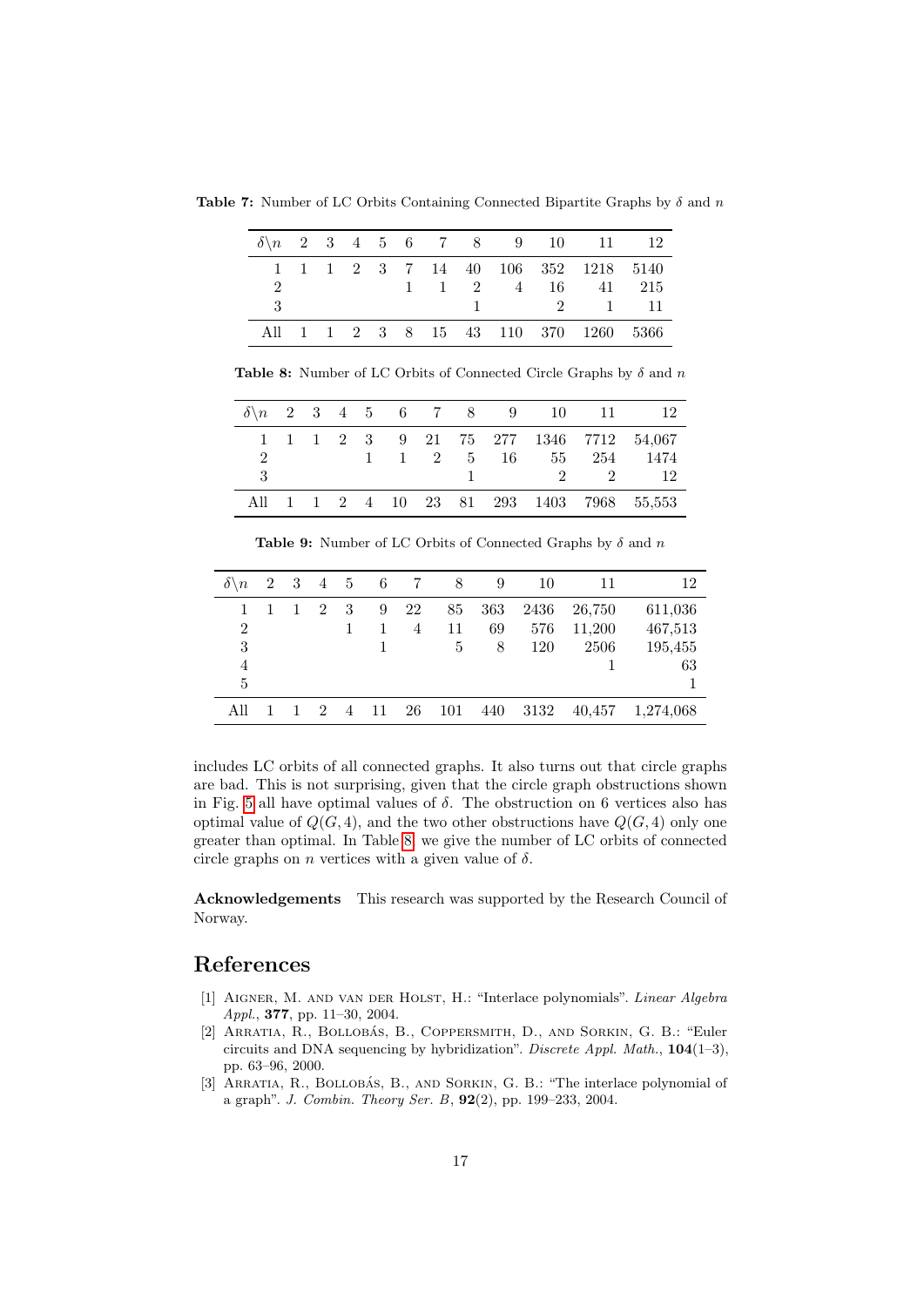- <span id="page-17-5"></span>[4] BALISTER, P. N., BOLLOBÁS, B., CUTLER, J., AND PEBODY, L.: "The interlace polynomial of graphs at  $-1$ ". European J. Combin., 23(7), pp. 761–767, 2002.
- <span id="page-17-0"></span>[5] BOUCHET, A.: "Graphic presentations of isotropic systems". J. Combin. Theory Ser. B, 45(1), pp. 58–76, 1988.
- <span id="page-17-13"></span>[6] BOUCHET, A.: "Circle graph obstructions". J. Combin. Theory Ser. B,  $60(1)$ , pp. 107–144, 1994.
- <span id="page-17-15"></span>[7] Calderbank, A. R., Rains, E. M., Shor, P. M., and Sloane, N. J. A.: "Quantum error correction via codes over  $GF(4)$ ". IEEE Trans. Inform. Theory, 44(4), pp. 1369–1387, 1998.
- <span id="page-17-18"></span>[8] Danielsen, L. E.: "Graph-based classification of self-dual additive codes over finite fields", 2008. To appear in Adv. Math. Commun. [arXiv:0801.3773](http://arxiv.org/pdf/0801.3773).
- <span id="page-17-20"></span>[9] Danielsen, L. E., Gulliver, T. A., and Parker, M. G.: "Aperiodic propagation criteria for Boolean functions". Inform. and Comput., 204(5), pp. 741–770, 2006.
- <span id="page-17-4"></span>[10] Danielsen, L. E. and Parker, M. G.: "Spectral orbits and peak-to-average power ratio of Boolean functions with respect to the  $\{I, H, N\}^n$  transform". In Sequences and Their Applications - SETA 2004, volume 3486 of Lecture Notes in Comput. Sci., pp. 373–388, Springer, Berlin, 2005.
- <span id="page-17-10"></span>[11] DANIELSEN, L. E. AND PARKER, M. G.: "On the classification of all self-dual additive codes over  $GF(4)$  of length up to 12". J. Combin. Theory Ser. A,  $113(7)$ , pp. 1351–1367, 2006.
- <span id="page-17-6"></span>[12] DANIELSEN, L. E. AND PARKER, M. G.: "Edge local complementation and equivalence of binary linear codes". Des. Codes Cryptogr.,  $49(1-3)$ , pp. 161–170, 2008.
- <span id="page-17-1"></span>[13] DE FRAYSSEIX, H.: "Local complementation and interlacement graphs". Discrete Math., 33(1), pp. 29–35, 1981.
- <span id="page-17-2"></span>[14] FON-DER FLAAS, D. G.: "On local complementations of graphs". In Combinatorics (Eger, 1987), volume 52 of Colloq. Math. Soc. János Bolyai, pp. 257–266, North-Holland, Amsterdam, 1988.
- <span id="page-17-19"></span>[15] Gaborit, P., Huffman, W. C., Kim, J.-L., and Pless, V.: "On additive GF(4) codes". In Codes and Association Schemes, volume 56 of DIMACS Ser. Discrete Math. Theoret. Comput. Sci., pp. 135–149, Amer. Math. Soc., Providence, RI, 2001.
- <span id="page-17-16"></span>[16] GRASSL, M., KLAPPENECKER, A., AND RÖTTELER, M.: "Graphs, quadratic forms, and quantum codes". In Proc. IEEE Int. Symp. Inform. Theory, p. 45, 2002.
- <span id="page-17-7"></span>[17] Hein, M., Eisert, J., and Briegel, H. J.: "Multi-party entanglement in graph states". Phys. Rev. A, 69(6), p. 062 311, 2004.
- <span id="page-17-8"></span>[18] Parker, M. G.: "Univariate and multivariate merit factors". In Sequences and Their Applications – SETA 2004 , volume 3486 of Lecture Notes in Comput. Sci., pp. 72–100, Springer, Berlin, 2005.
- <span id="page-17-11"></span>[19] Riera, C. and Parker, M. G.: "On pivot orbits of Boolean functions". In Fourth International Workshop on Optimal Codes and Related Topics , pp. 248– 253, Bulgarian Acad. Sci. Inst. Math. Inform., Sofia, 2005.
- <span id="page-17-3"></span>[20] Riera, C. and Parker, M. G.: "Generalised bent criteria for Boolean functions (I)". IEEE Trans Inform. Theory, 52(9), pp. 4142–4159, 2006.
- <span id="page-17-9"></span>[21] Riera, C. and Parker, M. G.: "One and two-variable interlace polynomials: A spectral interpretation". In Coding and Cryptography, volume 3969 of Lecture Notes in Comput. Sci., pp. 397–411, Springer, Berlin, 2006.
- <span id="page-17-17"></span>[22] Schlingemann, D. and Werner, R. F.: "Quantum error-correcting codes associated with graphs". Phys. Rev. A, 65(1), p. 012 308, 2002.
- <span id="page-17-14"></span>[23] SCHWÄRZLER, W.: "The coefficients of the Tutte polynomial are not unimodal". J. Combin. Theory Ser. B, 58(2), pp. 240–242, 1993.
- <span id="page-17-12"></span>[24] Sloane, N. J. A. and Plouffe, S.: The Encyclopedia of Integer Sequences. Academic Press, San Diego, CA, 1995.